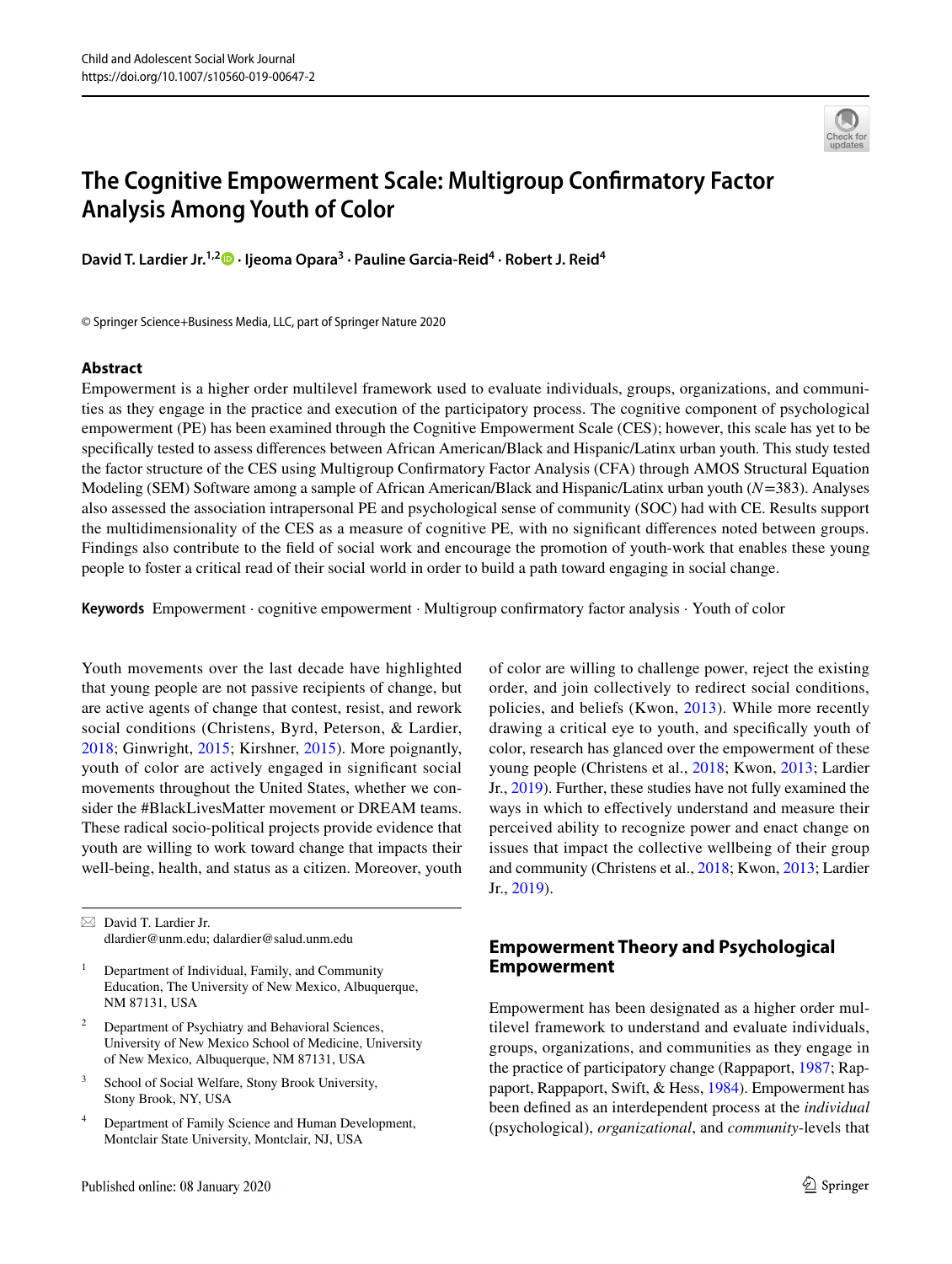focuses on how individuals (and groups) obtain resources, gain control, and critically assess their environmental circumstances that impact their lives (Speer & Hughey, [1995](#page-13-2); Zimmerman, [2000](#page-14-0)). The nomological understanding of empowerment processes also indicates that it is complex and takes diferent forms, for diferent people, groups, and communities (Zimmerman, [2000](#page-14-0)). However, there is still limited understanding of empowerment and empowermentrelated constructs within and among varying social contexts and groups (Lardier Jr., Reid, & Garcia‐Reid, [2018a](#page-12-5); Peterson, [2014](#page-13-3)).

The psychological empowerment (PE) component of empowerment has received the most attention in empowerment theory and research (Lardier Jr et al., [2018a](#page-12-5); Peterson, [2014\)](#page-13-3). Conceptualized as a psychosocial variable imbedded within relational processes (Christens, [2012](#page-12-6); Peterson, [2014\)](#page-13-3), PE is theorized to include intrapersonal, interactional, and behavioral components (Zimmerman, [2000\)](#page-14-0). The *intrapersonal or emotional* component of PE includes perceptions of socio-political control and self-efficacy, particularly in the sociopolitical sphere (Zimmerman, [1995,](#page-14-1) [2000\)](#page-14-0). The *interactional* or *cognitive* component of PE involves a critical understanding of one's social environment and has been largely theorized through community organizing and community members understanding the source, nature, and instruments of social power (Zimmerman, [1995,](#page-14-1) [2000\)](#page-14-0). Last, the *behavioral* component of PE has been defned through participating and coping behaviors that focus broadly on social and community change (Zimmerman, [1995,](#page-14-1) [2000](#page-14-0)).

The intrapersonal component of PE has received the most attention, however, the interactional or cognitive component of PE needs further consideration among social, political, economic minority groups, particularly youth of color (Lardier Jr., [2018](#page-12-7), [2019;](#page-12-4) Lardier Jr et al., [2018a;](#page-12-5) Peterson, [2014](#page-13-3)). Those studies that have examined the cognitive component of PE have done so through the Cognitive Empowerment Scale (CES), which examines the source, nature, and instruments of social power (Christens, Collura, & Tahir, [2013](#page-12-8); Peterson, Hamme Peterson, & Speer, [2002](#page-13-4); Rodrigues, Menezes, & Ferreira, [2018;](#page-13-5) Speer & Peterson, [2000;](#page-13-6) Speer, Peterson, Christens, & Reid, [2019\)](#page-13-7). Cognitive PE has been examined as a process of empowerment (Christens et al., [2013](#page-12-8); Rodrigues et al., [2018\)](#page-13-5) and in relation to critical consciousness (Christens et al., [2013](#page-12-8)). Minimal research has studied cognitive PE as an outcome and more importantly, limited scholarship has examined the factor structure of the CES among youth (Lardier Jr., [2019;](#page-12-4) Rodrigues et al., [2018](#page-13-5)). Furthermore, limited research has studied whether the factor structure of the current iteration of the CES measures similarly among African American/Black and Hispanic/Latinx youth (Lardier Jr et al., [2018a\)](#page-12-5).

Cognitive PE is defned as critical awareness or a critical understanding of the sociopolitical system that allows individuals to act strategically and efectively within them (Perkins & Zimmerman, [1995;](#page-13-8) Zimmerman, [1995\)](#page-14-1). A critical understanding of the social system may lead an individual to be more efective, strategic, and take critical action (Speer, [2000;](#page-13-9) Speer & Peterson, [2000](#page-13-6)). Through this critical awareness, individuals can engage in social change within their contexts. Scholars have outlined three dimensions within the cognitive PE construct:

- (1) *knowledge of the source of power*, which is defned as the understanding that social and systemic change occurs among the collective action, rather than individual action (Speer & Hughey, [1995\)](#page-13-2);
- (2) *the nature of power*, is characterized as that knowledge that raises awareness of power diferentials (Gutiérrez, [1995\)](#page-12-9) and the how social power operates within the socio political realm (Speer, [2000;](#page-13-9) Speer & Peterson, [2000\)](#page-13-6). This knowledge raises awareness and readiness to deal with confict as part of the community change processes (Speer, [2000\)](#page-13-9);
- (3) *the instruments of social power* involves the understanding the three instruments through which power is exercised: (i) the ability to reward and punish, (ii) gatekeeping and agenda-setting capabilities, and (iii) the ability to shape ideology (Speer, [2000](#page-13-9); Speer & Peterson, [2000\)](#page-13-6).

Those studies that have tested the factor structure of the cognitive PE scale have supported that this measure is a multidimensional scale: (1) knowledge of the source of social power; (2) knowledge of the nature of social power; and (3) knowledge of the instruments of social power (Eisman et al., [2016;](#page-12-10) Rodrigues et al., [2018;](#page-13-5) Speer, [2000](#page-13-9)). Furthermore, cognitive PE has been associated with critical consciousness (Christens et al., [2018](#page-12-0); Speer et al., [2019;](#page-13-7) Watts, Diemer, & Voight, [2011;](#page-13-10) Watts & Hipolito-Delgado, [2015\)](#page-13-11).

## **Critical Consciousness: A Conceptually Related Construct of Cognitive Psychological Empowerment**

Cognitive PE and critical consciousness share some conceptual overlap (Christens et al., [2018](#page-12-0)). Critical consciousness, more specifcally, is theorized as a multicomponent construct with both cognitive and emotional or intrapersonal PE (Watts et al., [2011\)](#page-13-10). Several studies have discussed the cognitive processes of critical consciousness and that through critical social analyses, a component of cognitive PE, individuals can defne, expand, and refne sociopolitical points (Christens et al., [2018;](#page-12-0) Diemer, Rapa, Park, & Perry, [2017;](#page-12-11) Hope & Jagers, [2014](#page-12-12)). Critical social analyses concerns engaging in a deeper understanding between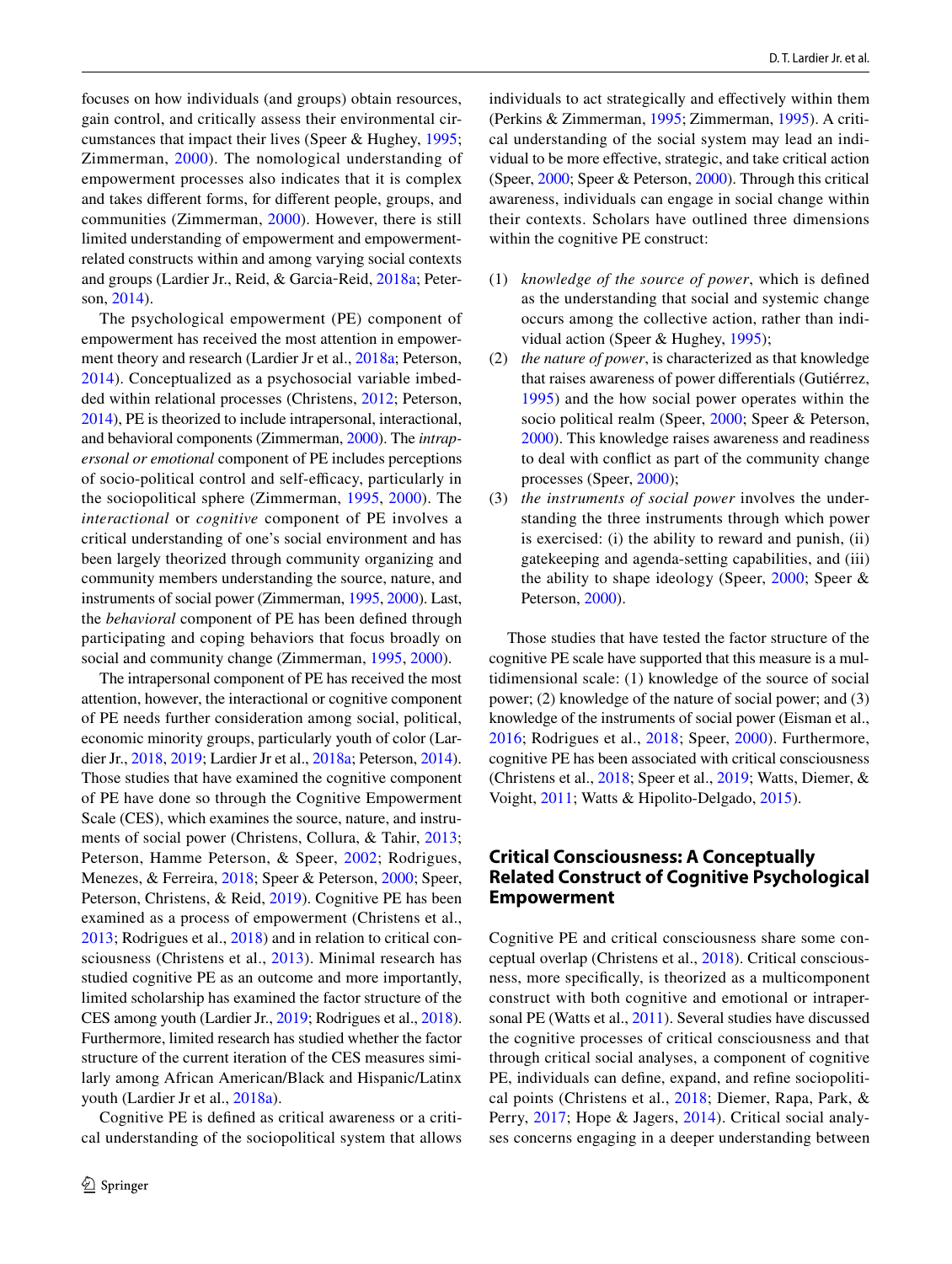marginalization and sociopolitical circumstances (Watts & Hipolito-Delgado, [2015\)](#page-13-11), with identity and membership with an oppressed social group further augmenting this awareness (Watts et al., [2011\)](#page-13-10). Recently, Christens et al. ([2018](#page-12-0)) identifed while examining the association between cognitive and intrapersonal PE that youth of color who were more critical and hopeful, experienced not only greater mental well-being, but engaged in more civic activities, had a greater sense of community, and had more of a social justice orientation. Despite the conceptual overlap between critical consciousness and cognitive PE, the former tends to be more substantively focused on social power dynamics, whereas the latter concerns the cognitive dimension.

As a conceptually-related construct, measures of critical consciousness tailored to youth have been examined through aspects of sociopolitical awareness and the ability to engage in social change as a means to promote equity and justice (Diemer & Rapa, [2016;](#page-12-13) Diemer et al., [2017](#page-12-11)). Studies have shown that there is an underlying association of critical consciousness within empowerment constructs (Christens et al., [2018;](#page-12-0) Christens, Winn, & Duke, [2016\)](#page-12-14). Critical consciousness was originally conceptualized and developed as a pedagogical method to foster Brazilian peasants' ability to: (1) read the economic, political, historical, and social forces that contribute to inequitable social conditions; and (2) become empowered to change these conditions (Freire, [1968\[](#page-12-15)2014]). Critical consciousness consists of three dimensions: (1) *Critical refection,* which is defned as the ability to critically read social conditions; (2) *sociopolitical efficacy*, which is defined as those feelings of efficacy to efect change; and (3) *critical action* defned as actual participation in these efforts in the educational, political, and community domains (Godfrey & Grayman, [2014](#page-12-16)). Previous research has operationalized these components of critical consciousness as they pertain to the community and societal domains (Diemer, McWhirter, Ozer, & Rapa, [2015;](#page-12-17) Diemer & Rapa, [2016;](#page-12-13) Diemer et al., [2017;](#page-12-11) Diemer, Rapa, Voight, & McWhirter, [2016](#page-12-18); Godfrey & Wolf, [2016;](#page-12-19) Gutiérrez, [1989](#page-12-20); Halman, Baker, & Ng, [2017;](#page-12-21) Thomas et al., [2014;](#page-13-12) Watts et al., [2011\)](#page-13-10).

Critical consciousness is an important component of youth and adolescent development, particularly among those youth of color in oppressed social positions (Christens et al., [2016;](#page-12-14) Diemer & Rapa, [2016](#page-12-13); Watts & Hipolito-Delgado, [2015](#page-13-11)). Among youth, critical consciousness has been associated with positive developmental outcomes such as academic achievement among minority youth (Kwon, [2013](#page-12-3); Ramos-Zayas, [2003\)](#page-13-13), political engagement and advocacy among low-income youth (Diemer  $& Li, 2011$ ), and with agency and action to resist stereotypes, challenge inequities, and persevere in school among Latinx youth (Chirstens et al., 2016). Diemer et al. (2014) specifcally argued that to challenge institutional oppression and the efects of such injustices, it is essential for individuals to engage in participatory activities to create positive social change; thus, enhancing levels of empowerment.

Several measures have been examined to assess critical consciousnesses. There are, however, a limited number of measures that specifcally examine critical consciousness among youth. For example, McWhirter and McWhirter ([2016\)](#page-13-14) developed and validated the Measure of Adolescent Critical Consciousness (MACC) among a sample of Latino/a adolescents. This measure showed a relationship between two dimensions of critical consciousness—i.e., Critical Agency and Critical Behavior. The study found that both dimensions were associated signifcantly with educational outcomes for Latino students (McWhirter & McWhirter, [2016\)](#page-13-14). Thomas et al. [\(2014\)](#page-13-12) developed and validated The Critical Consciousness Inventory (CCI) among a diverse sample of students from a predominantly White post-secondary institution and a Historically Black College/University. Most recently, Diemer et al. [\(2017](#page-12-11)) developed and validated the Critical Consciousness Scale (CCS) among a sample of diverse sample of individuals who were predominantly African American/Black (63%) or biracial/multiracial (24.6%). These authors' fndings converge with previous research suggesting that critical consciousness is composed of two components—i.e., Critical Agency and Critical Behavior. Taken together, these scales were rigorously validated and demonstrated strong psychometric properties. As Diemer et al. ([2017](#page-12-11)) stated, critical consciousness, and their more recent validation of the CCS, have the "potential to unite and advance the fragmented conceptualization and indirect measurement of CC" (p. 476).

## **Measuring Cognitive Empowerment among Youth**

There are few studies that have examined measures of cognitive PE and critical consciousness among youth. Research among youth on cognitive PE supports the multidimensionality of the CES among youth samples (Eisman et al., [2016](#page-12-10); Miguel, Ornelas, & Maroco, [2015;](#page-13-15) Rodrigues et al., [2018](#page-13-5); Speer et al., [2019](#page-13-7)). For instance, Miguel et al. ([2015\)](#page-13-15) described cognitive PE as being more efficient in measuring power and understanding the mechanisms of how power is distributed and executed, while PE was better refected in intrapersonal (or emotional) empowerment measures. Else-where, Eisman et al. [\(2016\)](#page-12-10) found evidence of discriminant validity for the three components of PE—e.g., intrapersonal or emotional, interactional or cognitive, and behavioral PE—and evidence of the multidimensionality of PE. Rodrigues, Menezes, and Ferreira ([2018\)](#page-13-5) also tested and validated the higher-order multidimensionality of PE, particularly the cognitive, emotional, behavioral, and relational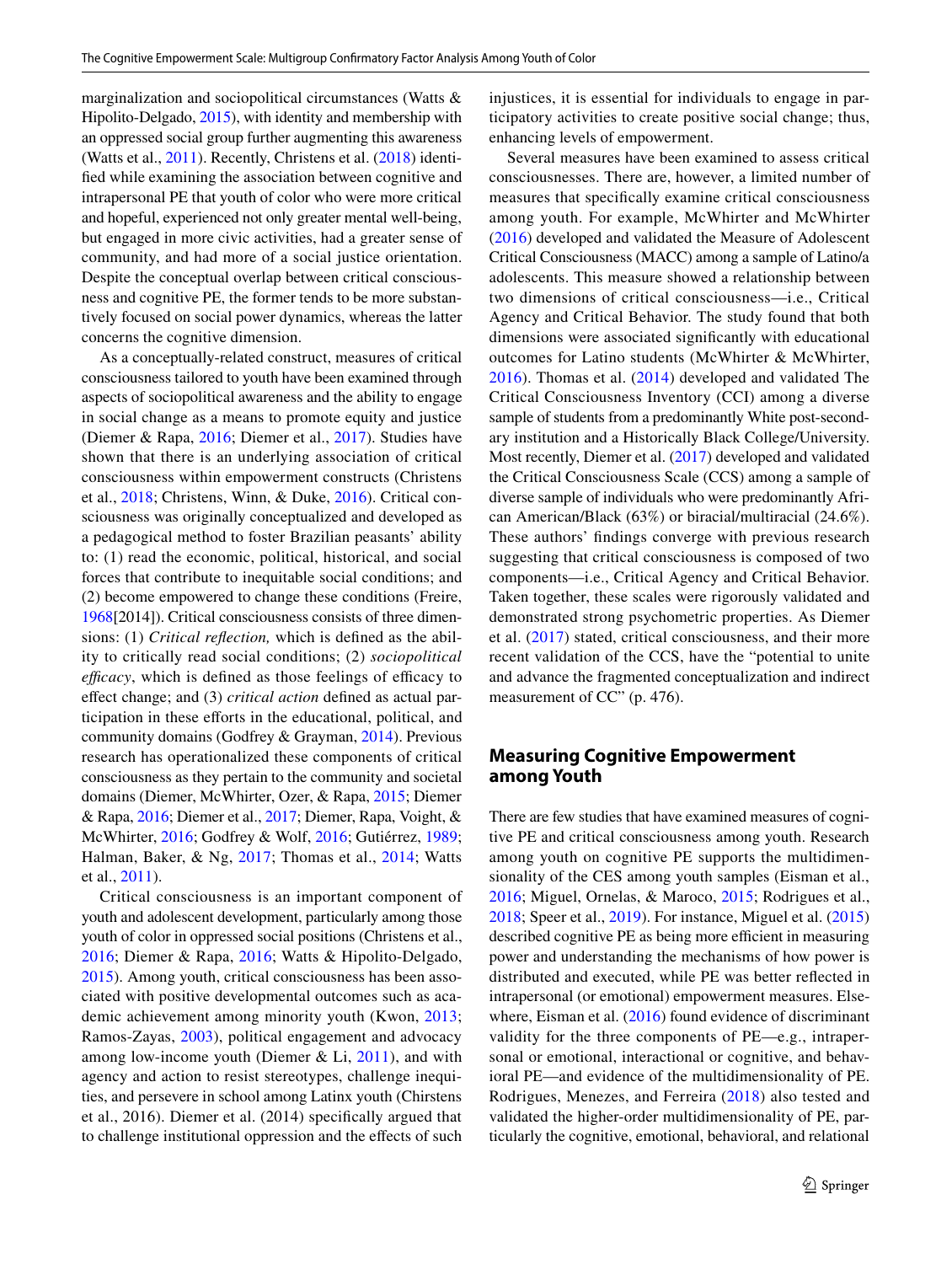components of PE, among Portuguese youth. These authors identifed that all 12 frst-order constructs—i.e., dimensions that encompass cognitive, emotional, behavior, and relational components of PE—captured a diferent aspect of second-order constructs (i.e., cognitive, emotional, behavior, and relational components of PE) and represent a single higher-order PE construct. This study provided important evidence for the multidimensionality of PE. Regarding cognitive PE specifcally, Rodrigues et al. ([2018\)](#page-13-5) showed that cognitive PE is indeed measured through three dimensions. Most recently, Speer et al. [\(2019\)](#page-13-7) tested the factor structure of an adapted CES among youth of color. These authors identifed that this measure of CE did indeed encompass three larger dimensions of CE (Speer et al., [2019\)](#page-13-7); however, they did not assess if there were diferences between groups among their sample of youth of color, nor test the association this measure has with other measures within the larger PE construct (e.g., intrapersonal PE measured through the sociopolitical control scale). This study addresses these specifc limitations.

There is a need to assess the cognitive PE scale as a distinct measure within PE and the broader nomological network of empowerment among a sample of youth (Christens et al., [2018;](#page-12-0) Lardier, Garcia-Reid, & Reid, [2019b;](#page-12-23) Lardier Jr., Barrios, Garcia‐Reid, & Reid, [2019c;](#page-12-24) Speer et al., [2019](#page-13-7)). Moreover, studies have alluded that diferences may be present in the measurement of cognitive PE among various racial-ethnic groups, particularly those minority groups (e.g., African American/Black and Hispanic/Latinx youth) that have experienced social oppression and inequality (Christens et al., [2018](#page-12-0); Peterson et al., [2002](#page-13-4)). Furthermore, whether we consider Black Racial Identity theory (Sellers, Chavous, & Cooke, [1998\)](#page-13-16), Critical Race Theory, or Intersectionality Theory (Cerezo, McWhirter, Peña, Valdez, & Bustos, [2014](#page-12-25); Collins, [2002;](#page-12-26) Hill-Collins & Bilge, [2016](#page-12-27)), it is reasonable to conclude that individuals with minority and intersecting social identities are likely to be more critically aware of power and social inequalities. Therefore, additional research is needed to examine for potential variations in the factor-structure of the CES among youth of color, particularly Black/African American and Hispanic/Latinx youth, who have lived experiences that intersect with social disempowerment and oppression.

# **Purpose**

The purpose of this study is to build upon the measurement and conceptualization of the CES among a sample of U.S. urban youth of color. The CES has yet to be tested to assess diferences between African American/Black and Hispanic/ Latinx urban youth. Additional research is needed to further examine the CES among adolescents of color in the U.S.

To address these needs, we tested the factor structure of the CES among a sample of urban youth of color using Confrmatory Factor Analysis (CFA). Further, multigroup CFAs were conducted on the CES between African American/ Black and Hispanic/Latinx youth to assess variation in the factor loadings between groups. Using a regression-based approach, we then examined the second-order three-factor model of the CES on intrapersonal PE and psychological SOC, as conceptually related variables.

## **Methods**

#### **Study Context**

Nearly 80% of the residents in the target community identifed as either Hispanic/Latina(o) (54%) or African American/Black (25%), and 33% of the residents were foreign born citizens (United States Census Bureau, [2017\)](#page-13-17). Furthermore, 30% of the residents lived below the poverty line, with an average income of \$33,964 (United States Census Bureau, [2017\)](#page-13-17). In addition, as of 2016, this school district had a graduation rate of between 70% and 80%, with nearly 20% of students leaving school without graduating. Of those students who graduated high school and attended college, approximately 9.8% graduated from college. This is near equal to the college graduate rate among students of color across the United States (U.S. Department of Education Office of Civil Rights, [2016\)](#page-13-18).

#### **Sample and Design**

Data were collected in 2013 as part of a CSAP (Center for Substance Abuse Prevention) Minority AIDS Initiative (MAI) grant program. These data were gathered from a northeastern United States under-resourced urban school district. The data gathered helped to inform environmental strategies and prevention-intervention protocols within the target community and school system.

A convenience sample of 383 students were recruited through the target city's largest high school's physical education and health classes in grades 9 through 12 within the largest high school in the focal community. This high school was chosen because it was the largest in the school district and due to school choice, was deemed representative of the broader youth population who lived throughout the city, opposed to one section or quadrant. Power analyses were and indicated that minimum student sample size for regressionbased approaches was based on a signifcant diference of .5, power .75, and a small efect size of .5 was 380 students (Faul, Erdfelder, Lang, & Buchner, [2007](#page-12-28)). In compliance with university Institutional Review Board (IRB) and state laws requiring active parental consent, and student assent,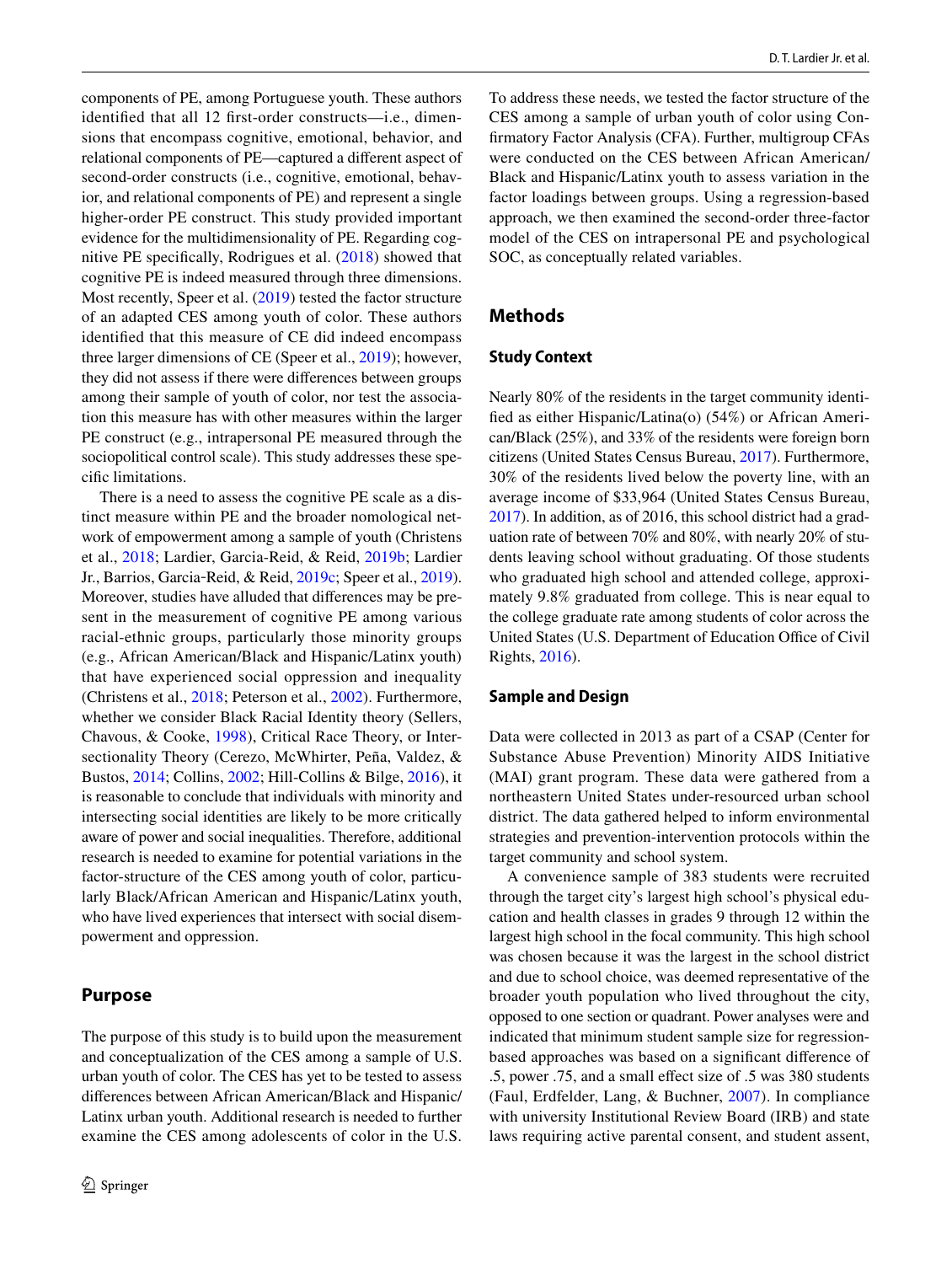those students who returned both parental consent and student assent were eligible to complete the questionnaire over a 1-h time period (36.5% response rate). This response is low for school-based surveying; however, this outcome must be considered with laws from the focal state, which require active parent consent. Studies indicate that while active parental consent is important, it may in-fact infuence the overall consent procedures and reduce the response rate of students (Nulty, [2008](#page-13-19)).

Students ranged from grades 9 through 12, with 29.2% in 9th grade, 45.7% in 10th grade, 6% in 11th grade, and 19.1% in 12th grade. Most students identifed as Hispanic/Latina(o) (75%), with the next largest demographic group identifying as Black/African American (24.3%). A nearly equal proportion of students identifed as male (46.9%) and female (53.1%), with 50.6% (*n*=193) between 13 and 15 years of age and  $49.4\%$  ( $n = 190$ ) between 16 to 18 years of age. Most of the youth received free or reduced lunch (75%), an indicator for low socioeconomic status (Harwell & LeBeau, [2010](#page-12-29)).

#### **Measurement**

See Table [1](#page-4-0) for measurement descriptive statistics and correlation matrix.

#### **Cognitive Empowerment**

Speer and Peterson ([2000\)](#page-13-6) developed the interactional empowerment or the CES. Through principal components factor analyses, Speer and Peterson ([2000](#page-13-6)) confrmed that the measure for CE encompassed three subscales: *power through relationships* (Cronbach's  $\alpha$  = .72; *M* =18.47, *SD* =3.83), *nature of problem/political functioning* (Cronbach's  $\alpha$  = .78;  $M$  = 16.69, *SD* = 4.24), and *shaping ideologies* (Cronbach's  $\alpha$  = .77;  $M$  = 14.44,  $SD$  = 2.77). Rodrigues et al. [\(2018\)](#page-13-5) tested the factor structure of the entire PE construct among 861 Portuguese youth. These authors similarly found that the overall CE scale: Cronbach's  $\alpha = .81$ ; *M* = 18.47,

<span id="page-4-0"></span>**Table 1** Correlation matrix and descriptive statistics for main study variables (*N*=383)

| $SD = 3.83$ ) encompassed the same three broad sub-scales of                    |
|---------------------------------------------------------------------------------|
| power through relationships (Cronbach's $\alpha$ = .78), nature of              |
| problem/political functioning (Cronbach's $\alpha$ = .76) and shap-             |
| ing ideologies (Cronbach's $\alpha$ = .87). Most recently, Speer                |
| et al. $(2019)$ adapted a measure of CES to be used among                       |
| youth. Using CFA, these authors found that this adapted                         |
| CES (Cronbach's $\alpha = .88$ ; $M = 3.79$ , $SD = .68$ ) for youth            |
| encompassed three broad subscales and was associated                            |
| with the construct of social justice, as a conceptually related                 |
| variable. For the current study, the four-item measure of                       |
| power through relationships (Cronbach's $\alpha$ = .81; <i>M</i> = 3.99,        |
| $SD = .85$ ), the four-item measure of nature of power/politi-                  |
| cal functioning (Cronbach's $\alpha$ = .73; <i>M</i> = 3.67, <i>SD</i> = .83),  |
| and the six-item measure of shaping ideologies (Cronbach's                      |
| $\alpha = .81$ ; $M = 3.62$ , $SD = .77$ ) were combined (Cronbach's            |
| $\alpha$ = .89; <i>M</i> = 3.75, <i>SD</i> = .68). Participants responded using |
| a five-point Likert scale ranging from strongly disagree (1)                    |
| to <i>strongly agree</i> (5).                                                   |

#### **Conceptually Related Variables**

#### **Intrapersonal PE**

Intrapersonal PE was measured using an abbreviated 8-item scale, referred to as the Abbreviated Sociopolitical Control Scale for Youth (SPCS-Y) (Lardier Jr et al., [2018a;](#page-12-5) Peterson et al., [2006](#page-13-20); Peterson, Peterson, Agre, Christens, & Morton, [2011](#page-13-21)). The scale encompasses two subscales. The frst subscale was a four-item measure that assessed *leadership* (sample item: I am a leader in groups. I can usually organize people to get things done) (Cronbach  $\alpha = .81$ ,  $M = 3.80$ , *SD*=.73). The second subscale used four-items and assessed *policy control* (sample item: There are plenty of ways for people like me to have a say in what our government does) (Cronbach  $\alpha = .85$ ,  $M = 3.58$ ,  $SD = .70$ ). Responses were recorded using a fve-item Likert scale, ranging from *defnitely cannot, strongly disagree* (1) to *defnitely can do it,* 

|                                |          | 2       | 3       | $\overline{4}$ | 5       | 6       |
|--------------------------------|----------|---------|---------|----------------|---------|---------|
| 1. Overall CE Scale            |          | $.80**$ | $.81**$ | .89**          | $21**$  | $.10*$  |
| 2. Power through Relationships | .79**    |         | $.49**$ | $.54**$        | $.20**$ | $.12*$  |
| 3. Nature of Power             | $.83**$  | $.54**$ |         | $.61**$        | $.17**$ | $.12*$  |
| 4. Shaping Ideologies          | $.86**$  | $.51**$ | $.58**$ |                | $.17**$ | $.13*$  |
| 5. Intrapersonal PE (SPCS)     | $.28**$  | $.23**$ | $.25**$ | $.25**$        |         | $.31**$ |
| 6. Psychological SOC           | $.141**$ | $.17**$ | $.10*$  | $.12*$         | $.39**$ |         |
| Mean                           | 3.75     | 3.99    | 3.67    | .36            | 3.30    | 3.18    |
| <b>SD</b>                      | .76      | .84     | .83     | .77            | .61     | .80     |
| $\alpha$                       | .89      | .81     | .73     | .81            | .88     | .88     |

Upper quadrant African American/Black youth and lower quadrant Hispanic/Latina(o) youth *\*p*<.05; \*\**p*<.01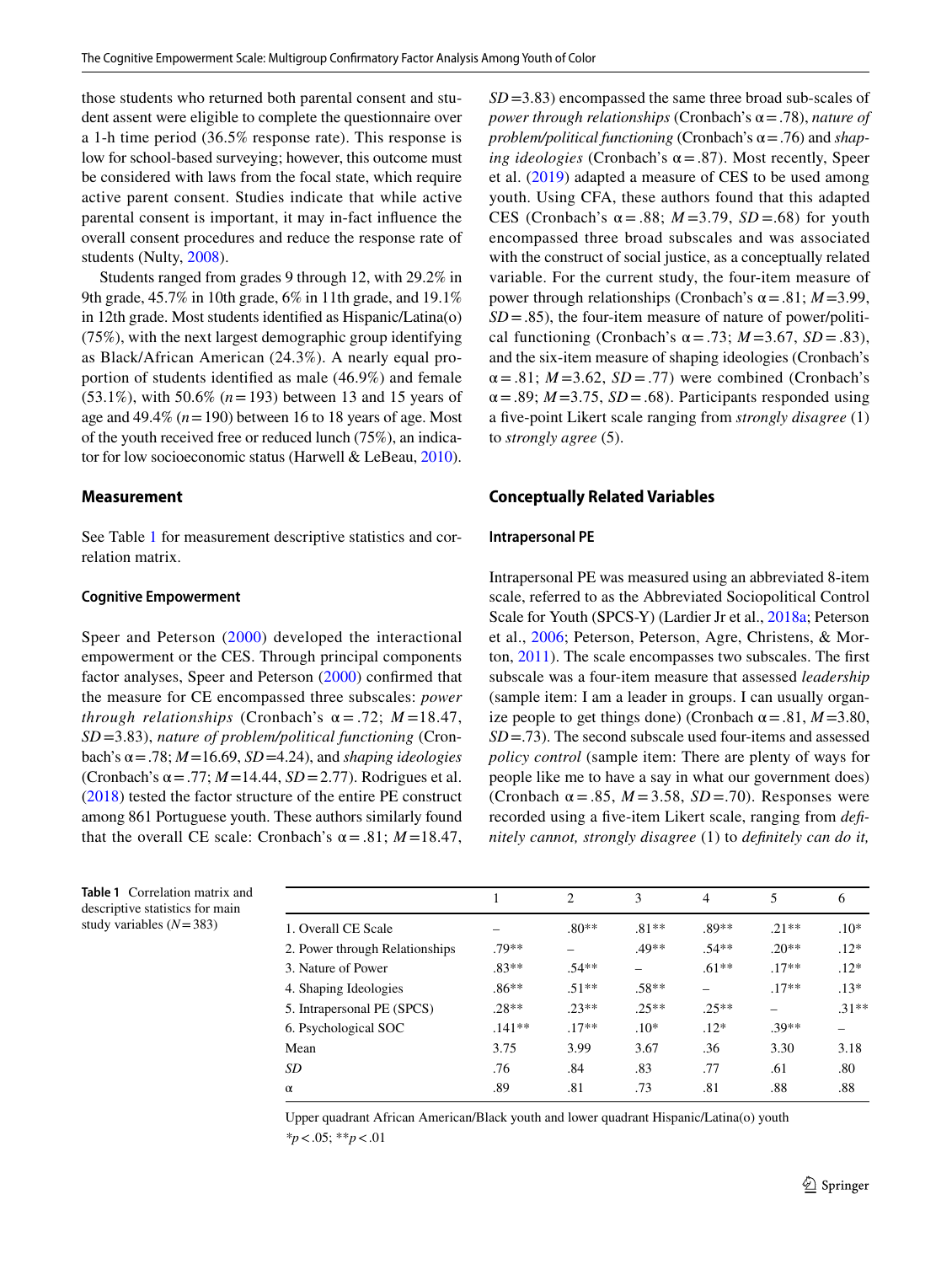*strongly agree* (5). Both scales were combined to refect a single PE item (Cronbach  $\alpha$  = .88, *M* = 3.30, *SD* = .61).

#### **Psychological Sense of Community (SOC)**

*Psychological sense of community (SOC)* was measured using eight-items (sample items: I feel like a member of this neighborhood.) from the Brief Sense of Community Scale (BSCS), which was based on the theoretical conjectures of McMillan and Chavis [\(1986](#page-13-22)) and the empirical work of Peterson, Speer, and McMillan [\(2008\)](#page-13-23). The BSCS was designed to assess four-dimensions of SOC: needs fulfllment (NF), group membership (MB), infuence (IN), and emotional connection (EC). Youth participants responded on a fve-point Likert scale that ranged from *strongly disagree* (1) to *strongly agree* (5). Through confrmatory factor analysis among a sample of youth, Lardier, Reid, & Garcia-Reid ([2018b\)](#page-12-30) illustrated and confrmed the BSCS (overall scale: Cronbach's  $\alpha = .85$ , *Mean* [*M*] = 3.08, *Standard Deviation [SD]*=.89) as a four-factor structure that examined NF (*M*=3.11, *SD*=1.04), .80 for MB (*M*=3.13, *SD* = 1.08), .71 IN ( $M = 2.99$ ,  $SD = 1.04$ ), and .70 for EC  $(M=3.07, SD=1.08)$ . For the current study, Cronbach's alpha for the overall BSCS was .88 ( $M = 3.18$ ,  $SD = .80$ ). Alphas for each of the subscales were as follows: .75 for NF (*M*=3.15, *SD*=1.04), .80 for MB (*M*=3.13, *SD*=1.10), .75 IN (*M* =3.01, *SD* =1.04), and .73 for EC (*M* =3.10,  $SD = 1.18$ .

## **Analytic Approach**

Before main analyses, missing data were examined. Little's Missing Completely at Random (MCAR) Test was used to assess the level and type of missingness (Little & Rubin, [2014\)](#page-13-24). Little's MCAR test revealed that the Chi square result was significant  $(\chi^2 = [df = 23] \, 43.23, \, p = .006)$ , and that these data were most likely not missing completely at random (MCAR). Although numerous missing data techniques are available (McGinniss & Harel, [2016\)](#page-13-25), missing data for this study were handled using maximum likelihood (ML) through AMOS SEM software.

Following ML estimations of imputation, multigroup CFAs were conducted using IBM SPSS Amos (v. 25) software (Arbuckle, [2013](#page-12-31)) to assess the validity of the CES as a second-order, three-factor structure: *power through relationships, nature of problem/political functioning, and shaping ideologies.* Refective models (scale) were ft, which specifes that the relationships emanate from a cognitive PE construct and are directed toward observed measures, suggesting that variation in the CES leads to variation in the three-factor structure, which leads to variations in the cognitive PE measures (Peterson et al., [2017\)](#page-13-26). Multigroup CFAs

were conducted on the CES between Hispanic/Latina(o) and African American/Black youth. Three models were examined:

*Model 1* examined the three-factor model of cognitive PE and multigroup analyses were used to assess variation in responses between Hispanic/Latina(o) and African American/Black youth.

*Model 2* tested the second-order three-factor model of cognitive PE was tested and multigroup analyses were used to assess variation in responses between Hispanic/Latina(o) and African American/Black youth.

*Model 3* tested a structural equation regression analysis of the second-order three-factor model of cognitive PE on intrapersonal PE and psychological SOC, as conceptually related variable, between Hispanic/Latinx and African American/Black youth.

To assess model ft for the CFA models several ft indices were used. Chi square  $(\chi^2)$  was used as the primary indicator of model fit; however, because  $\chi^2$  alone may be a too stringent indicator of goodness-of-ft, additional indices that are considered robust, were also examined. These include: Comparative Fit Index (CFI), Tucker Lewis Index (TLI) Goodness of Fit Index (GFI), Adjusted Goodness of Fit Index (AGFI), and Root Mean Square Error of Approximation (RMSEA), and Akaike Information Criterion (AIC) (West, Taylor, & Wei, [2012](#page-13-27)). A non-significant  $\chi^2$  value indicates acceptable model, higher values that are great than .95 on the GFI, AGFI, CFI, and TLI, and smaller RMSEA values that are less than .90 are desirable (Browne & Cudeck, [1992](#page-12-32); West et al., [2012\)](#page-13-27). Bayesian Information Criterion (BIC) and Akaike Information Criterion (AIC) were also used to assess the better ftting model between model tests. For BIC, diferences larger than 10.00 provide evidence in support of the lower BIC value (West et al., [2012\)](#page-13-27). Regarding AIC, the solution closest to the saturated AIC value is considered as providing a better ft to the data (West et al., [2012\)](#page-13-27).

Multigroup analyses were conducted using an unconstrained-constrained approach. First, an unconstrained model was run, which allowed parameters to vary freely. This analysis was followed by a fully constrained model, where parameters were constrained to be equivalent across groups (i.e., Hispanic/Latinx and African American/Black youth) (Hoyle, [2012\)](#page-12-33). The unconstrained and constrained models were then compared using Chi square difference  $(\chi^2_{\text{diff}})$  testing to examine the presence of moderation in the overall models (Gaskin, [2012\)](#page-12-34). Next, path specifc moderation was conducted. Path moderation was signifcant if the Chi square result fell within the confdence interval (CI) range produced by the  $\chi^2$  difference test.

*Gender* and *age* were also examined for variation with the CES, due to previous research suggesting that variation is likely present based on age and gender (Brian D Christens et al., [2018;](#page-12-0) Lardier Jr., [2019;](#page-12-4) Lardier Jr et al., [2018a](#page-12-5);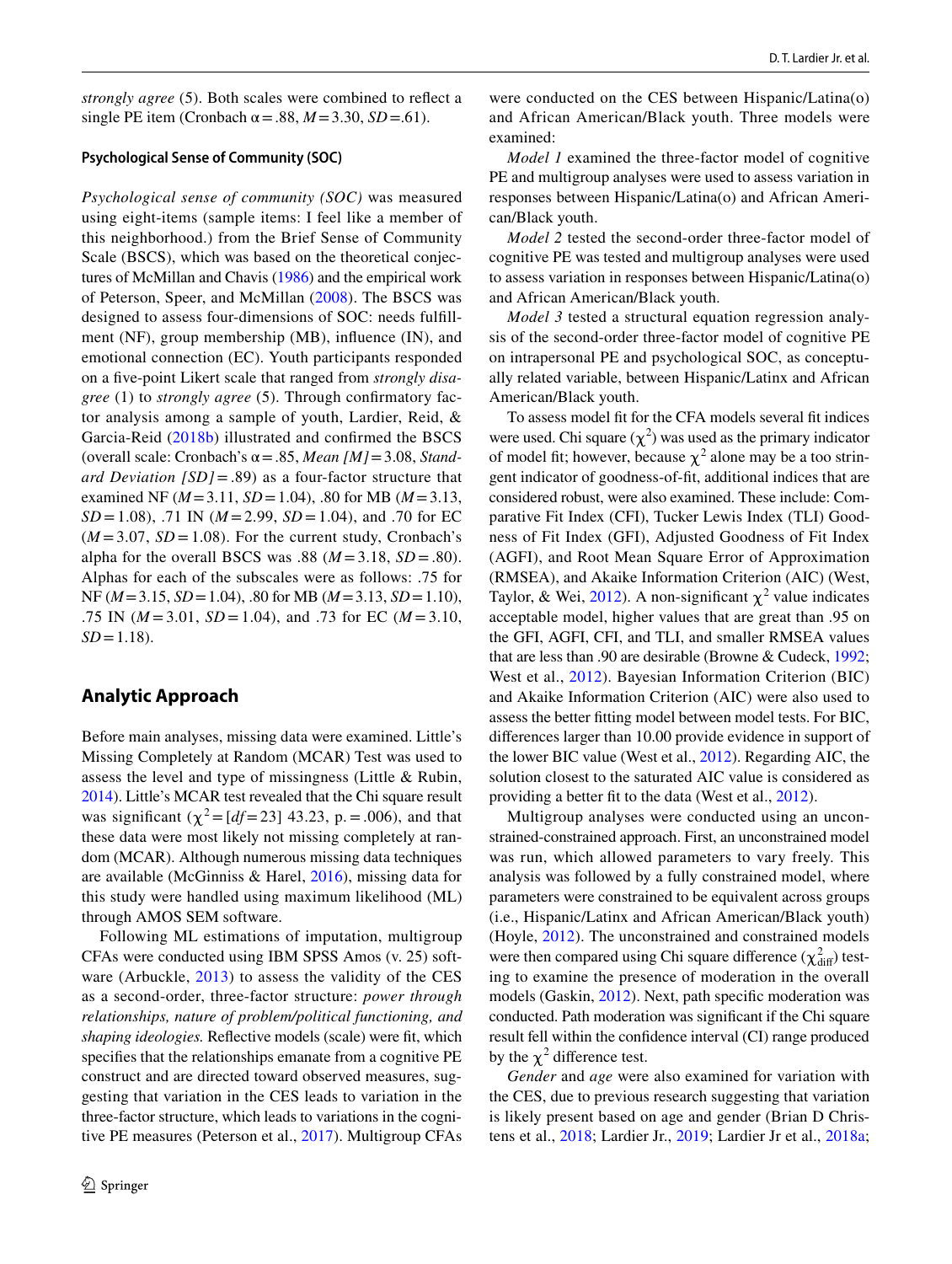Rodrigues et al., [2018\)](#page-13-5). Results indicated no signifcant difference between gender groups ( $\chi^2$ [44] = 59.25, p = .15) and age (F  $[6, 375] = .83$ , p= $.55$ ). No additional covariates were included.

# **Results**

Table [2](#page-6-0) displays the mode-ft statistics for the overall CES as a three-factor (model 1) and second-order model (model 2). The unconstrained model ( $\chi^2$  = 103.64 (90), p = .15;  $CFI = .99$ ;  $GFI = .96$ ;  $AGFI = .95$ ;  $RMSEA = .02$  [95%]  $CI = .01, .03$ ,  $AIC = 287.64$  [364]; BIC = 319.28; Bollen Stine Bootstrap *p*>.50) demonstrated good overall model-fit. Next, a constrained model was test, which demonstrated less than reasonable fit to the sample data ( $\chi^2$  = 162.61 [110], *p*<.001; CFI=.96; GFI=.93; AGFI=.89; RMSEA =.02 [95% CI=.00, .05], AIC=278.98 [364]; BIC=301.35; Bollen Stine Bootstrap *p*>.50). Results from the multigroup analysis and Chi square difference  $(\chi^2_{\text{diff}})$  test indicated that moderation was not present at the model-level  $(\Delta \chi^2 = 14.47)$  $(10)$ ,  $p = .15$  [95% CI = 106–110.26]) or that this model was invariant. Based on these results, the unconstrained model was retained for further analyses.

The unconstrained three-factor model (model 1) provided overall good model-ft. All standardized factor loadings for this three-factor model were .55 to .79 at  $p < .001$  for Hispanic/Latinx youth, and .50 to .90 at *p*<.001 for African American/Black youth. While this three-factor model displayed overall good-ft to the sample data, results indicated that model 2 had a better ft to the sample data. Model 2, the second multigroup CFA model, showed better model-ft, when compared to model 1.

Fit statistics for the second order CES (Model 2) are also presented in Table [3](#page-7-0). Standardized regression weights for the second-order model are presented in Fig. [1.](#page-8-0) The unconstrained model demonstrated good overall model-fit:  $\chi^2$ =93.35 (86), *p*=.27; CFI=.99; TLI=.99; GFI=.96; AGFI=.95; RMSEA=.01 (95% CI=.000, .03) AIC=285.35 (364); BIC=307.94 (406). Bollen-Stine bootstrapping results showed that the *p* value was greater than .05  $(p=.89)$ , indicating that the proposed model is consistent with the sample data (Walker & Smith, [2016](#page-13-28)). A constrained model was analyzed next. This model demonstrated less than reasonable ft, when compared to the unconstrained model:  $\chi^2$  = 107.52 [98], *p* = .24; CFI = .99; GFI = .96; AGFI = .89; RMSEA = .02 [95% CI = .00, .03], AIC = 275.52 [364]; BIC=295.28. Bollen-Stine bootstrapping results  $(p=0.41)$ indicated that the proposed constrained model is consistent with the sample data. The Chi square difference  $(\chi^2_{\text{diff}})$ test illustrated that models were invariant, or groups were not different at model level  $(Δχ² = 14.10 (12), p = .29 [95%$  $CI = 96.10-100.03$ ]). The unconstrained model was retained for further analyses.

See Fig. [1](#page-8-0). All standardized factor loadings for this second-order model ranged from .70 to .89 at *p*<.001 for Hispanic/Latinx youth, and .77 to .88 at *p*<.001 for African American/Black youth. First order weights ranged from .55 to .79 for Hispanic/Latinx youth and .50 to .89 for African American/Black youth. For Hispanic/Latinx youth the model explained 55% of the variance in power through relationships, 90% of the variance in nature of

| Measures of fit.  | Models                |                              |                                                                                     |
|-------------------|-----------------------|------------------------------|-------------------------------------------------------------------------------------|
|                   | 2-Factor CE (Model 1) | Second-order CE<br>(Model 2) | Second-order CE predicting intrap-<br>ersonal PE and psychological SOC<br>(Model 3) |
| $\chi^2$          | 103.64                | 93.35                        | 170.70                                                                              |
| df                | 90                    | 86                           | 144                                                                                 |
| $p$ value         | .15                   | .27                          | .10                                                                                 |
| Discrepancy/ $df$ |                       |                              |                                                                                     |
| <b>GFI</b>        | .96                   | .96                          | .95                                                                                 |
| AGFI              | .95                   | .95                          | .95                                                                                 |
| <b>CFI</b>        | .99                   | .99                          | .99                                                                                 |
| TLI               | .96                   | .99                          | .98                                                                                 |
| <b>RMSEA</b>      | $.02$ [ $.03, .05$ ]  | $.01$ [.000, .03]            | $.02$ [.000, .03]                                                                   |
| AIC model         | 306.61                | 285.35                       | 362.70                                                                              |
| AIC saturated     | 364.00                | 364.00                       | 480.00                                                                              |
| BIC               | 323.54                | 307.94                       | 389.03                                                                              |
|                   |                       |                              |                                                                                     |

*CE* cognitive empowerment; *df* degree of freedom, *GFI* Goodness of Fit Index, *AGFI* Adjusted Goodness of Fit Index, *CFI* Comparative Fit Index, *TLI* Tucker–Lewis Index, *RMSEA* root mean square error of approximation, *CI* confdence interval, *AIC* Akaike Information Criterion, *BIC* Bayesian Information Criterion

<span id="page-6-0"></span>**Table 2** Model fit statistics for Cognitive Empowerment Scale confrmatory factor analysis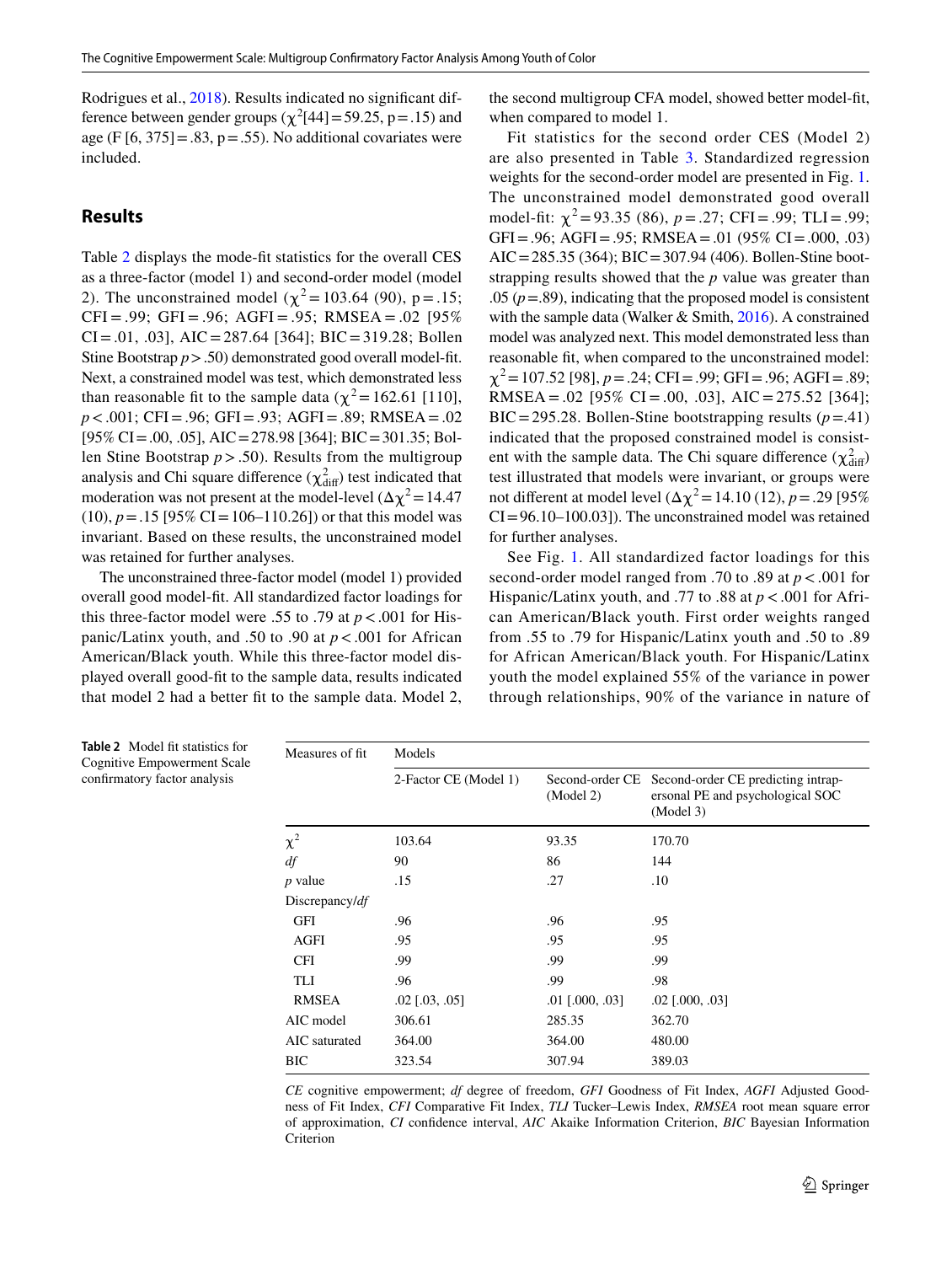|                     | Table 3 Standardized item loadings for confirmatory factor analysis of the Cognitive Empowerment Scale between Hispanic/Latinx youth and African American/Black youth ( $N=383$ ) |               |             |                                 |                         |                    |                              |                   |  |
|---------------------|-----------------------------------------------------------------------------------------------------------------------------------------------------------------------------------|---------------|-------------|---------------------------------|-------------------------|--------------------|------------------------------|-------------------|--|
| Variable label Item |                                                                                                                                                                                   |               |             | Hispanic/Latinx youth $(N=287)$ |                         | $(N=96)$           | African American/Black youth |                   |  |
|                     |                                                                                                                                                                                   | $\Omega$<br>Z | Source      | Nature                          | $\mathbb{Z}$<br>Instrmt | $\mathcal{S}$      | Source                       | Instrmt<br>Nature |  |
| E                   | The only way I can improve [city name] is by working with other community members and stu-<br>dents                                                                               | 3.75          | 69<br>1.08  |                                 |                         | 1.23<br>3.63       | .70                          |                   |  |
| CE2                 | Only by working together can we (citizens) make changes in [city name]                                                                                                            | 3.90          | 77<br>112   |                                 |                         | $\ddot{9}$<br>4.16 | .79                          |                   |  |
| CE3                 | To improve [city name], it is better to work with a group than alone                                                                                                              | 4.27          | .79<br>ā    |                                 |                         | 99<br>4.21         | 63                           |                   |  |
| CE4                 | If people and students are making changes in [city name], sooner or later, they will face difficulties                                                                            | 3.51          | .75<br>1.22 |                                 |                         | 43<br>3.33         | 89                           |                   |  |
| CE <sub>5</sub>     | Adults with power such as politicians accept working for change, as long as community members<br>and students don't challenge the authority of those with power                   | 3.86          | 1.01        | .72                             |                         | 1.33<br>3.41       |                              | $\overline{71}$   |  |
| CE <sub>6</sub>     | nge them too much<br>Those with power try to stop teens who challer                                                                                                               | 3.69          | 0.08        | .73                             |                         | 0.1<br>3.73        |                              | 58.               |  |
| CE7                 | for change, it doesn't take long for them to experi-<br>When community members and students work<br>ence negative consequences                                                    | 3.62          | $\Xi$       | $\ddot{z}$                      |                         | $\Xi$<br>3.69      |                              | 50                |  |
| CE <sub>8</sub>     | Adults with power such as politicians reward students and community members that work for<br>changes that these adults want to have happen                                        | 3.88          | 1.06        | 63                              |                         | 1.08<br>3.92       |                              | $\ddot{5}$        |  |
| CE <sub>9</sub>     | Adults with power undermine community members and students that work for changes that these<br>adults dislike                                                                     | 3.58          | 1.02        | 63                              |                         | 1.06<br>3.52       |                              | 55.               |  |
| <b>CE10</b>         | issues, schools and communities ignore the issues<br>When community members and students raise<br>they don't agree with                                                           | 3.49          | 1.07        | 77                              |                         | 1.16<br>3.42       |                              | .74               |  |
| CE <sub>11</sub>    | Influential people work to keep community members and students unaware of issues                                                                                                  | 3.56 1.11     |             | 56                              |                         | 1.55<br>3.44       |                              | S.                |  |
| CE 12               | Those with power can get most community members and students to believe what the powerful<br>want                                                                                 | 3.60          | 1.13        | 57                              |                         | 109<br>3.71        |                              | ত্ৰ               |  |
| CE 13               | ies are able to get students and community members<br>School officials, politicians, and other authoriti<br>to see most things from their point of view                           | 3.62          | $\Xi$       | <b>SS</b>                       |                         | 1.07<br>3.80       |                              | 80                |  |
| CE 14               | by working with others in my community<br>The only way I can affect community issues is                                                                                           | 4.17          | 96.         | 55                              |                         | $\ddot{9}$<br>4.16 |                              | 59                |  |

[city name] designates name of community [city name] designates name of community

<span id="page-7-0"></span> $\underline{\textcircled{\tiny 2}}$  Springer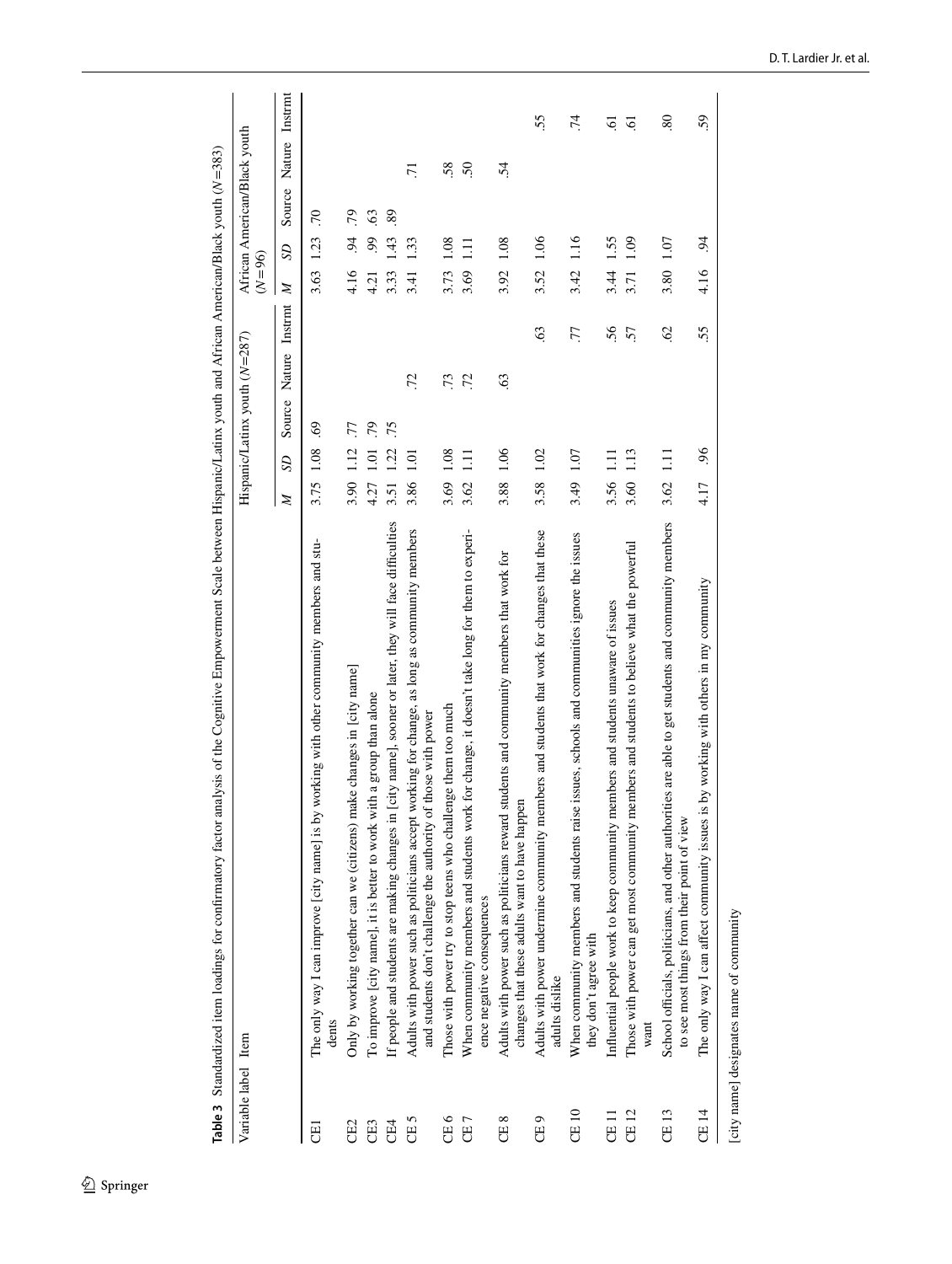

Note. Hispanic/Latina(o) outside of Parentheses and African American/Black within Paranetheses

<span id="page-8-0"></span>**Fig. 1** Multigroup second-order CFA of the Cognitive Empowerment Scale of PE among Hispanic/Latina(o) and African American/Black Youth. *Note* Hispanic/Latina(o) outside of parentheses and African American/Black within parentheses

power, and 70% of the variance in shaping ideologies. For the African American/Black sample of youth, the model explained 60% of the variance in power through relationships, 95% of the variance in nature of power, and 60% of the variance in shaping ideologies. Path-level moderation was conducted next to assess invariance at the path level. Results indicate no significant differences at the path-level.

The final analysis explored the association with intrapersonal PE and psychological SOC as conceptually related variables (see Fig. [2](#page-9-0)). A structural equation regression analysis of the scale was conducted. The association allows for a test of predictive validity of the cognitive PE scale among youth to scores on intrapersonal PE and psychological SOC. Results of model fit presented in Table [2](#page-6-0), and Fig. [2](#page-9-0) presents standardized beta weight coefficients. The cognitive PE scale among youth significantly predicted intrapersonal PE among Hispanic/Latinx  $(R^2 = .15)$  and African American/Black youth  $(R^2 = .14)$ , as well psychological SOC among Hispanic/Latinx  $(R^2 = .15)$  and African American/Black youth  $(R^2 = .10)$ .

#### **Discussion**

Empowerment is a high order, multilevel theory that can be conceptualized diferently in various groups and communities (Zimmerman, [2000\)](#page-14-0). While recent scholarship has focused on further developing the nomological understanding of empowerment (e.g., Rodrigues et al., [2018](#page-13-5)), PE remains largely understudied, despite receiving the greatest attention in the empowerment literature (Peterson, [2014\)](#page-13-3). While the intrapersonal component of PE has occupied a particularly important role in understanding and measuring empowerment, other dimensions of the broader PE construct have been given less attention, specifically the cognitive or interactional component of PE (Christens et al. [2013;](#page-12-8) Peterson et al. [2002](#page-13-4)).

Cognitive PE has been broadly understood as a component of PE that considers an individual's critical awareness or a critical understanding of the sociopolitical system, which in-turn allows them to act strategically and effectively to engage in social change (Speer, [2000](#page-13-9); Speer &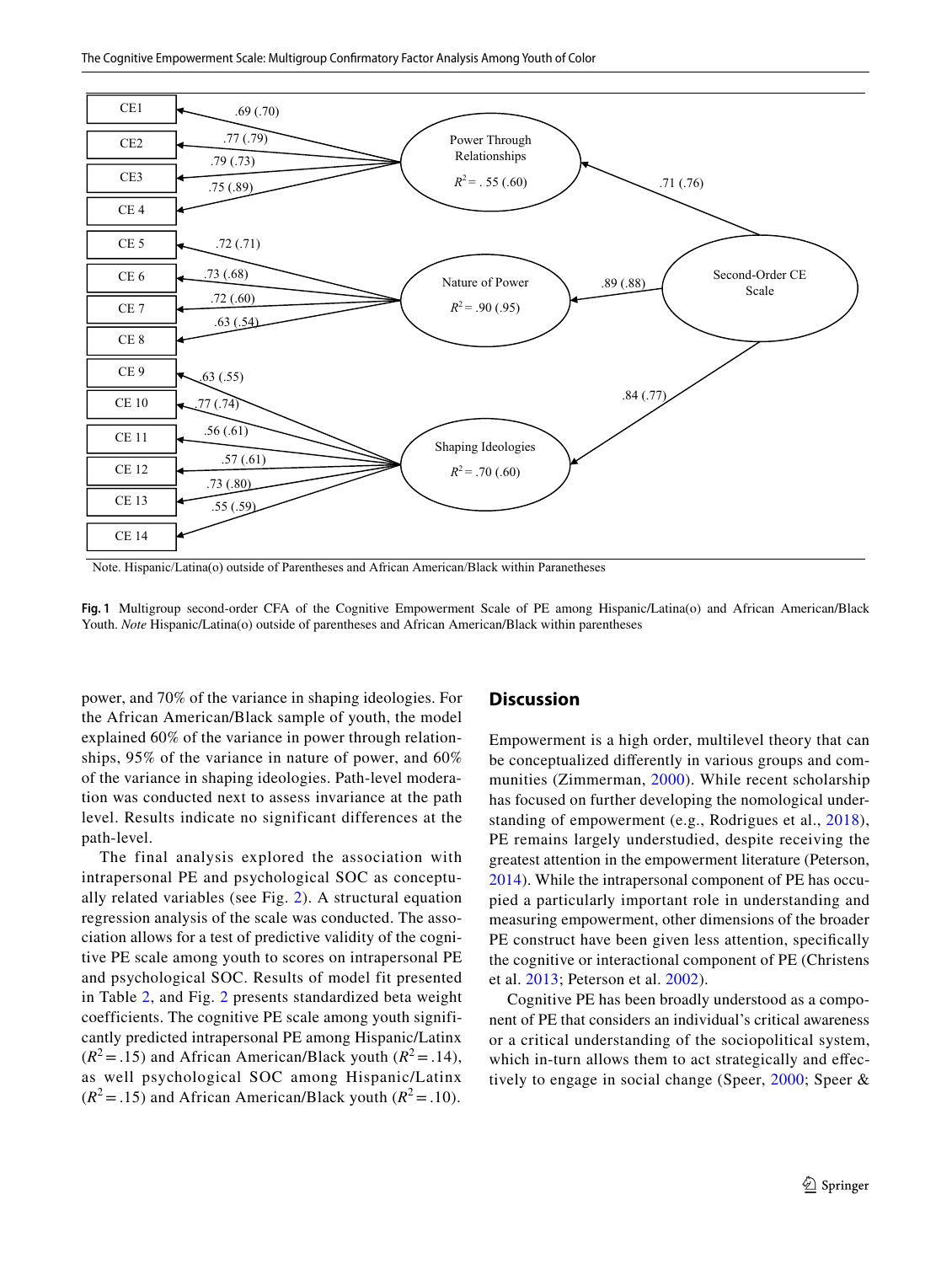

Note. Hispanic/Latina(o) outside of Parentheses and African American/Black within Paranetheses; CE = Cognitive Empowerment; PE = Psychological Empowerment;  $NF = N$ eeds Fulfillment;  $MB =$ Membership;  $IN =$ Influence;  $EC =$ Emotional Control

<span id="page-9-0"></span>**Fig. 2** Multigroup Second-order CFA of the Cognitive Empowerment Scale of Psychological Empowerment and Cognitive Empowerment predicting Intrapersonal Psychological Empowerment among Hispanic/Latina(o) and African American/Black Youth. *Note* Hispanic/

Latina(o) outside of parentheses and African American/Black within parentheses; *CE* cognitive empowerment, *PE* psychological empowerment, *NF* needs fulfllment, *MB* membership, *IN* infuence, *EC* emotional control

Peterson, [2000\)](#page-13-6). Previously, scholarship has tested the factor structure of the CES and illustrated that this measure is composed of three components—i.e., *knowledge of the source of social power, knowledge of the nature of social power, and knowledge of the instruments of social power* (Eisman, et al., [2016](#page-12-10); Rodrigues et al., [2018](#page-13-5); Speer & Peterson, [2000](#page-13-6); Speer et al., [2019\)](#page-13-7). Studies using the CES have associated cognitive PE not only with greater leadership and self-efficacy in the sociopolitical domain (i.e., measured through intrapersonal PE and the SPCS-Y; Lardier et al., [2018a\)](#page-12-5), but also with greater mental wellbeing, civic engagement, a greater SOC, and being more social justice oriented (Christens et al., [2018\)](#page-12-0). Furthermore, cognitive PE and critical consciousness share some conceptual overlap (Christens et al., [2018](#page-12-0)), with critical consciousness, more specifcally, theorized as a multicomponent construct with both cognitive and emotional or intrapersonal empowerment (Watts et al., [2011](#page-13-10)).

Our fndings, notably model 2, converge with previous scholarship (e.g., Speer et al., [2019](#page-13-7)), suggesting that cognitive PE is a higher order variable comprised of three subcomponents—i.e., knowledge of the source of social power, knowledge of the nature of social power, and knowledge of the instruments of social power—which in-turn load onto a single CE construct. Furthermore, preliminary evidence from this study builds on previous research of the CES among youth (see Speer et al., [2019](#page-13-7)) and indicates that there were no signifcant diferences between Hispanic/Latinx and African American/Black youth on the three dimensions of cognitive PE loading onto a larger cognitive PE construct. This is a notable fnding as it provides some evidence that the measurement of cognitive PE may diverge minimally among historically marginalized groups in the U.S., who have a similar understanding of how power is manifested and maintained and how resources are distributed, particularly when compared to White non-Hispanics (Peterson & Speer, [2000](#page-13-9)).

A cursory glance at recent social movements would illustrate that the lives and identities of individuals of color in the U.S. intersect with experiences and awareness of critical social issues (Watts et al., [2011](#page-13-10)). For example, more recent events such as the #BlackLivesMatter movements, DREAMer rallies, and the "Families Belong Together" march, the latter two highlighting detrimental federal policies put forward by the current U.S. presidential administration, are also examples of critical social issues. The critical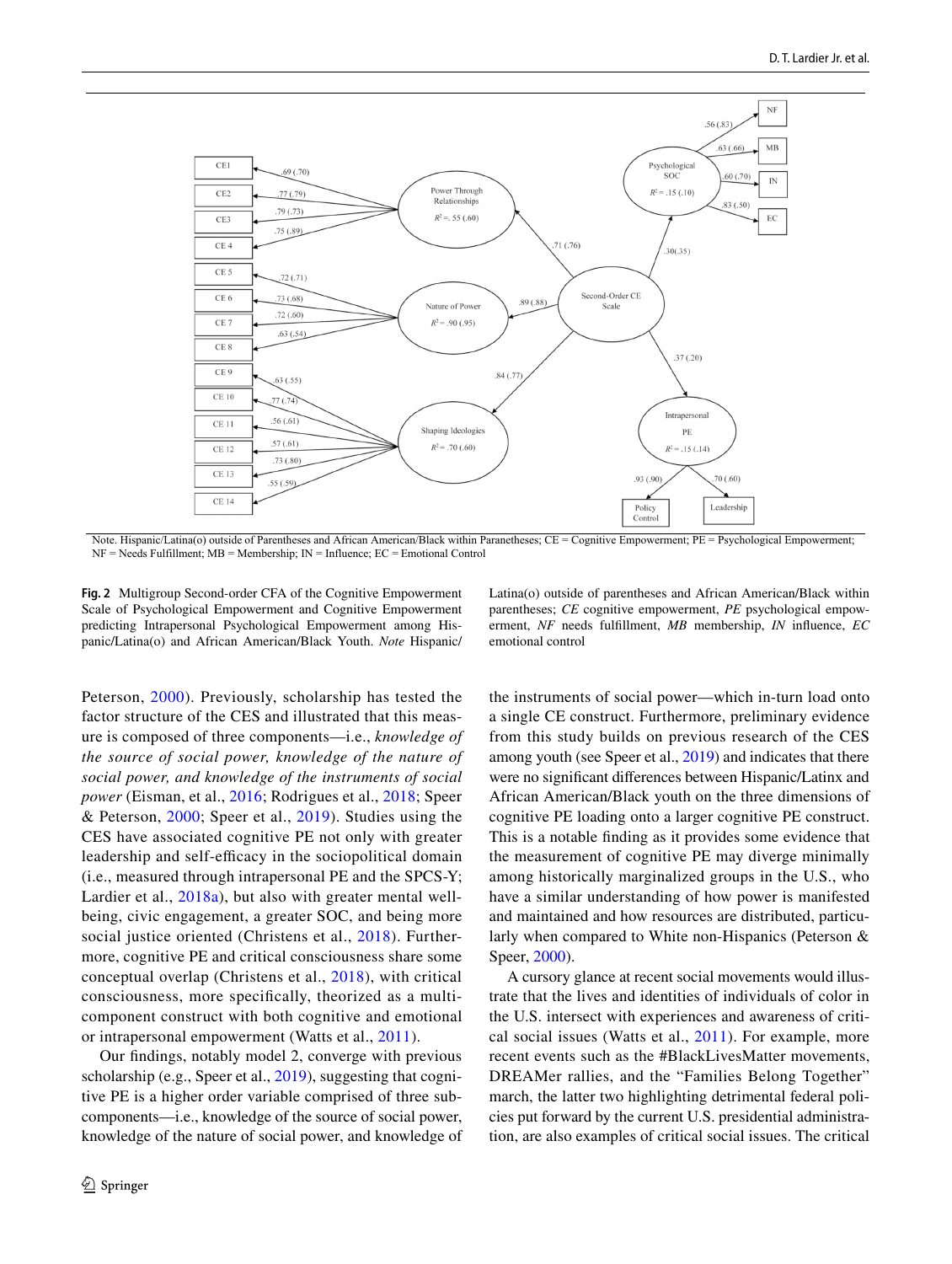awareness communities of color share as a result of being disempowered and oppressed by U.S. society may be considered a shared group membership and identity (Flanagan, Syvertsen, Gill, Gallay, & Cumsille, [2009;](#page-12-35) Hipolito-Delgado & Lee, [2007;](#page-12-36) Stepick & Stepick, [2002](#page-13-29); Watts et al., [2011\)](#page-13-10) that may help create and maintain one's political self-efficacy (Christens et al., [2018](#page-12-0)) and drive individuals toward action and change (Lardier Jr et al., [2019a](#page-12-37)). These fndings are, therefore, imbedded within the intersecting domains of oppression, as well as history and context that force individuals in minority social positions to have similar perceptions of power and how they understand power within their communities and social spaces. Hence, it is not necessarily surprising to show no group diferences between historically oppressed and marginalized racial-ethnic groups.

Results from this study also highlight the association cognitive PE has with intrapersonal or emotional PE (measure through the abbreviated SPCS-Y) and psychological SOC, providing preliminary empirical evidence for the association between intrapersonal PE and cognitive PE, as well the association cognitive PE has with psychological SOC, as a conceptually related variable (Lardier, et al., [2019b](#page-12-23)). This fnding is important because while there is a theoretical association between intrapersonal PE and cognitive PE, minimal scholarship has examined this connection among youth of color (Christens et al., [2018](#page-12-0); Lardier et al., [2019a;](#page-12-37) Lardier Jr et al., [2019b](#page-12-23)). Taken together, fndings from this study provide initial empirical support for the validity of the CES among a sample of youth of color and the empirical association between intrapersonal PE and cognitive PE.

#### **Implications for Research and Theory**

The main implication of our fndings is that cognitive PE can be conceptualized and measured through three distinct dimensions among youth populations and that there is no diference, at least within this sample, between Hispanic/ Latinx and African American/Black youth in the scales factor loadings. Results reinforce recent scholarship identifying the CES as encompassing three broad dimensions (e.g., Rodrigues et al., [2018\)](#page-13-5); however, future researchers are advised to continually examine the CES among diverse samples of youth both in the U.S. and internationally. Additional research is also needed to assess the full nomological network of PE among youth (notable exceptions include Rodrigues et al., [2018\)](#page-13-5), continue to assess measures of PE dimensions among various racial-ethnic groups, and equally important, gender diferences in how these scales are developed and validated. Future studies are, therefore, advised to continue to investigate the CES and conceptually related measures among diverse groups of youth and adults.

Equally important is the need to unite and advance the fragmented conceptualization of cognitive PE with critical consciousness. Despite advances in both the measurement of cognitive PE and critical consciousness, as noted above, there has been no study to these author's knowledge that has attempted to understand the convergence between measures of critical consciousness and the CES. Such fragmented and siloed work does little to advance the scholarship on these two concepts, as well as the shared affinity to understand the importance of how critical awareness, action, refection, and knowledge work toward empowering individuals, but also promoting overall positive trajectories in human development.

#### **Implications for Social Work Practice**

While this study tested the structure of a measure of cognitive PE, it does highlight the importance of such measures to understand the ways in which youth of color formulate a critical understanding of their social world. Further, such measures remove a risk-based assessment of these youth and instead positions these young people as critical observers of society and with an active interest in executing social change (Lardier, [2019](#page-12-4)). This study aims to portray youth through a strengths-based lens and approach. Such a tool would assist both social workers and youth-workers, alike, to develop programs that critically engage and empower youth of color (Opara, Rivera Rodas, Lardier, Garcia-Reid, & Reid, [2019](#page-13-30)). Hence, in this study we begin to observe the "importance of youth empowerment in oppressed and marginalized spaces and the need to engage youth in a way that considers both a critical read of the ecology of youth's daily lives and their ethnic roots and cultural backgrounds" (Lardier et al., [2019a,](#page-12-37) p. 15).

Supporting the advancement of youth of color with backgrounds that intersect with social oppression, disenfranchisement, poverty, and systemic racism to engage in critical and emancipatory ways of social change is of importance in an era of every shrinking funding and neoliberal policies that place the onus of responsibility on the youth themselves (Baldridge, [2019;](#page-12-38) Lardier, Herr, Bergeson, Garcia-Reid, & Reid, [2019c](#page-12-24)). Youth of color are often viewed as "atrisk" and in need of saving (Baldridge, [2019](#page-12-38)), opposed to savvy actors able to enact critical social change on behalf of their communities (Lardier, [2019](#page-12-4)). Researchers can use empowerment-based scales such as the one tested in this study to develop a deeper understanding of youth's awareness of social inequality and the ways in which to encourage programing to foster critical consciousness, as well as bolster confdence in their own minority identities (Opara et al., [2019](#page-13-30)). Taking an approach that considers youth's awareness of social injustice and power and bridging with ideas surrounding cultural humility and awareness (see Wallerstein, Duran, Oetzel & Minkler, [2017\)](#page-13-31) may create a space for hope, thriving, and regaining power and justice.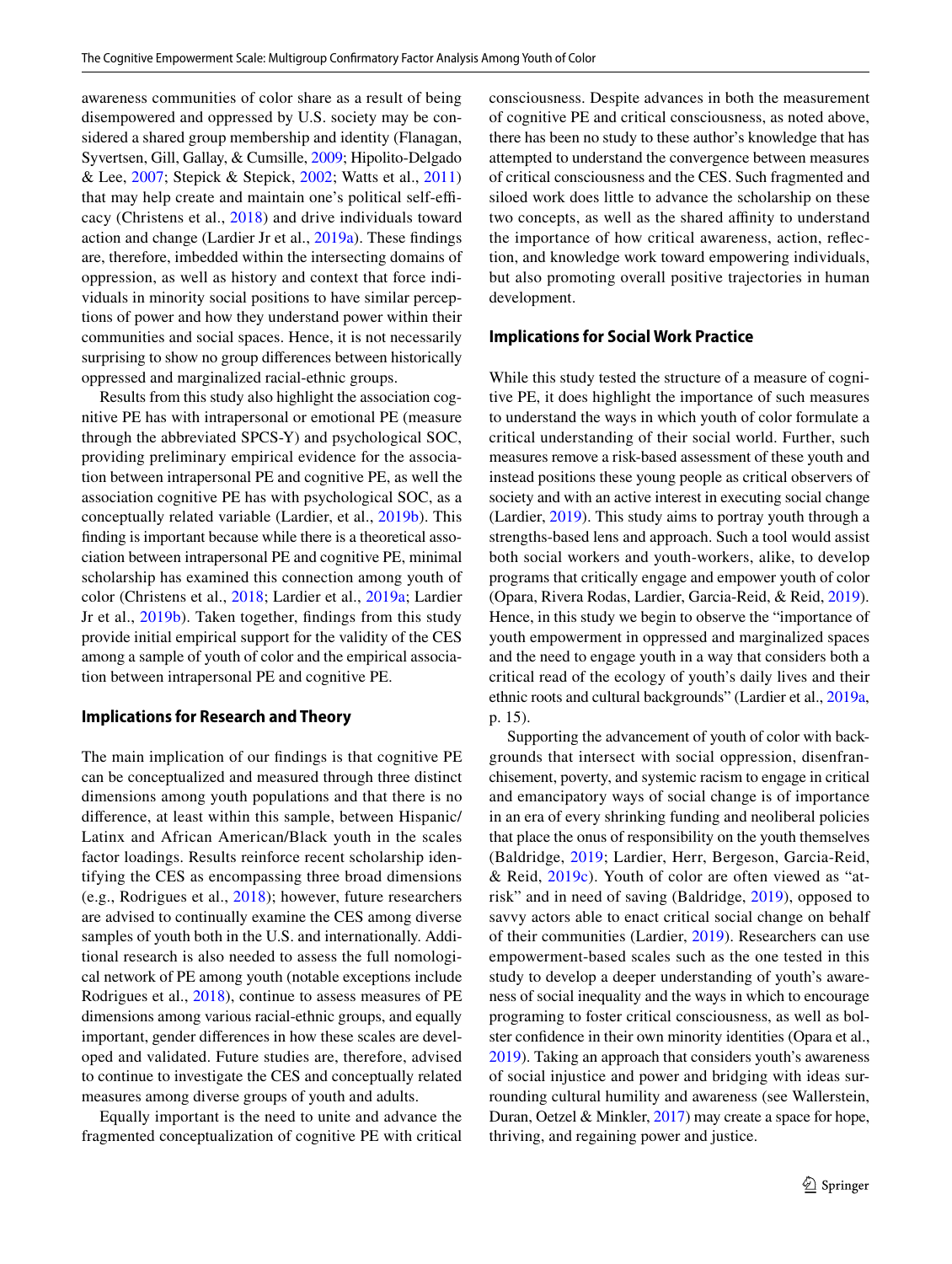#### **Limitations**

Despite the importance of fndings from this study, additional research is needed to test the factor structure of the CES among diverse samples of youth and adults from varying sociocultural and contextual backgrounds. Such scholarship will push investigators and practitioners of empowerment to better understand the empowerment process among diverse groups of youth both in the U.S. and internationally. One limitation of this study is that fndings are context bound to the northeastern corridor of the U.S. Due to cognitive PE and the broader PE construct taking diferent forms, for diferent people, in diferent contexts, it is important that the CES be examined and validated with youth located in other communities and regions across the U.S. Therefore, a single measure of cognitive PE is not appropriate and should be examined among varying populations before widespread use.

A second limitation concerns the Likert-type scale response system. While this may be a small limitation, more recent scholarship (e.g., Peterson et al., [2017](#page-13-26)) has shown that when validating the intrapersonal component of PE, a phrase completion format helped to reduce bias and improve the validity of the scale. Therefore, future research should examine both the phrase completion format and Likert-type scale response format of the CES. Using the CES alongside qualitative research, such as a mixed-method study, would give scholars a way to understand the subjective experiences and meanings that marginalized or oppressed people attach to the three dimensions measured through cognitive PE. This may help elucidate how we measure these dimensions and under what conditions cognitive PE may inform social action and change.

A third limitation concerns the response rate for the given study of 36.5%. While a lower overall response rate for survey-based research in schools, this must be considered with the state laws of the focal state, which require active parent consent. Studies indicate that while active parental consent is important, it may in-fact infuence the overall consent procedures and reduce the response rate of students (Nulty, [2008](#page-13-19)). School-based research needs to consider such limitations and work with the school district to sample a larger number of students to offset any associated methodological response bias (White, Hill, & Efendi, [2004](#page-13-32)).

A fnal limitation concerns the measurement of Hispanic/Latinx and African American/Black identity. Within-group diferences are likely present among these Hispanic/Latinx and African American/Black youth. While demographically labeled "Hispanic" and "African American" or "Black" there are signifcant within-group variations, based on ethnic background such as Puerto Rican or Dominican for "Hispanic" youth, and Haitian and African (with additional cultural identities within

this) for "Black" youth. Generational status (e.g., newly immigrated versus third generation) is also likely to have implications in how individuals identify and in their critical awareness of power and inequality. Therefore, future studies are advised to examine these more nuanced intersections in our understanding of cognitive PE, the CES, and the broader nomological network of empowerment.

## **Conclusion**

The aim of the current study was to test the factor structure of the CES, as well as assess for diferences between Hispanic/Latinx and African American/Black racial-ethnic identity among urban youth. It is critical to develop measurement tools that capture the perceptions of cognitive PE among youth from diverse social, cultural, and contextual backgrounds. While this study found support for the multidimensionality of the CES, and its relationship with the intrapersonal component of PE, there is still a need to test this measure among youth in other socio-cultural settings, as well as examine the full nomological network of PE among youth (notable exceptions include Rodrigues et al., [2018](#page-13-5)). Empowerment has the potential to bring about positive transformational change in individuals, groups, and communities.

The continued development of empowerment measures may allow for greater inclusion of empowerment in both the developmental and prevention sciences. An empowerment approach is crucial to understand power and engage in effective social and liberating community change. Now more than ever in the U.S., researchers, clinicians and community leaders, need to understand how to empower young people to becoming change agents within their communities. However, part of this is contingent on the continued development of empowerment measures to understand the diversity of individuals, groups, organizations, and communities through future studies.

**Funding** Funding was provided by U.S. Department of Health and Human Services (HHS), Substance Abuse and Mental Health Services Administration (SAMHSA), Center for Substance Abuse Prevention (CSAP), Grant No. SP-15104.

#### **Compliance with Ethical Standards**

**Conflict of interest** No potential confict of interest was reported by the authors. Ijeoma Opara (or second co-author) received funding from the National Institute on Drug Abuse (5T32 DA007233) training grant as a predoctoral fellow. Points of view, opinions, and conclusions in this paper do not necessarily represent the official position of the U.S. Government.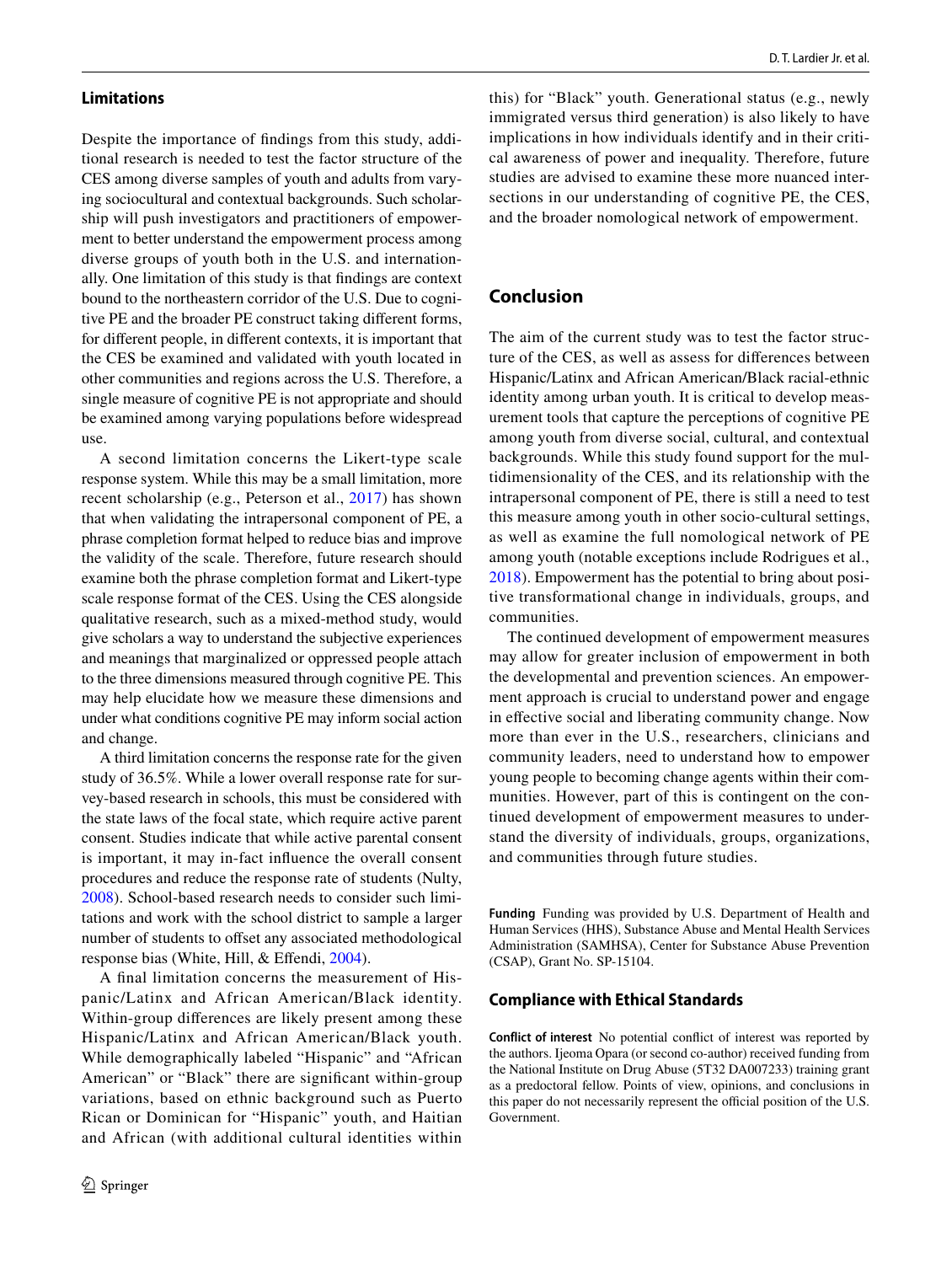## **References**

- <span id="page-12-31"></span>Arbuckle, J. L. (2013). *Amos 22 user's guide*. Chicago, IL: SPSS.
- <span id="page-12-38"></span>Baldridge, B. J. (2019). *Reclaiming community: Race and the uncertain future of youth work: Stanford University Press*. CA: Redwood.
- <span id="page-12-32"></span>Browne, M. W., & Cudeck, R. (1992). Alternative ways of assessing model ft. *Sociological Methods & Research, 21*(2), 230–258.
- <span id="page-12-25"></span>Cerezo, A., McWhirter, B. T., Peña, D., Valdez, M., & Bustos, C. (2014). Giving voice: Utilizing critical race theory to facilitate consciousness of racial identity for Latina/o college students. *Journal for Social Action in Counseling & Psychology, 5*(3),  $1-24$ .
- <span id="page-12-6"></span>Christens, B. D. (2012). Toward relational empowerment. *American Journal of Community Psychology, 50*(1–2), 114–128. [https://](https://doi.org/10.1007/s10464-011-9483-5) [doi.org/10.1007/s10464-011-9483-5.](https://doi.org/10.1007/s10464-011-9483-5)
- <span id="page-12-0"></span>Christens, B. D., Byrd, K., Peterson, N. A., & Lardier, D. T. (2018). Critical hopefulness among urban high school students. *Journal of Youth and Adolescence, 47*(8), 1649–1662.
- <span id="page-12-8"></span>Christens, B. D., Collura, J. J., & Tahir, F. (2013). Critical hopefulness: A person-centered analysis of the intersection of cognitive and emotional empowerment. *American Journal of Community Psychology, 52*(1–2), 170–184. [https://doi.org/10.1007/s1046](https://doi.org/10.1007/s10464-013-9586-2) [4-013-9586-2.](https://doi.org/10.1007/s10464-013-9586-2)
- <span id="page-12-14"></span>Christens, B. D., Winn, L. T., & Duke, A. M. (2016). Empowerment and critical consciousness: A conceptual cross-fertilization. *Adolescent Research Review, 1*(1), 15–27.
- <span id="page-12-26"></span>Collins, P. H. (2002). *Black feminist thought: Knowledge, consciousness, and the politics of empowerment*. New York: Routledge.
- <span id="page-12-22"></span>Diemer, M. A., & Li, C. H. (2011). Critical consciousness development and political participation among marginalized youth. *Child Development, 82*(6), 1815–1833.
- <span id="page-12-17"></span>Diemer, M. A., McWhirter, E. H., Ozer, E. J., & Rapa, L. J. (2015). Advances in the conceptualization and measurement of critical consciousness. *The Urban Review, 47*(5), 809–823.
- <span id="page-12-13"></span>Diemer, M. A., & Rapa, L. J. (2016). Unraveling the complexity of critical consciousness, political efficacy, and political action among marginalized adolescents. *Child Development, 87*(1), 221–238.
- <span id="page-12-11"></span>Diemer, M. A., Rapa, L. J., Park, C. J., & Perry, J. C. (2017). Development and validation of the Critical Consciousness Scale. *Youth & Society, 49*(4), 461–483.
- <span id="page-12-18"></span>Diemer, M. A., Rapa, L. J., Voight, A. M., & McWhirter, E. H. (2016). Critical consciousness: A developmental approach to addressing marginalization and oppression. *Child Development Perspectives, 10*(4), 216–221.
- <span id="page-12-10"></span>Eisman, A. B., Zimmerman, M. A., Kruger, D., Reischl, T. M., Miller, A. L., Franzen, S. P., & Morrel-Samuels, S. (2016). Psychological empowerment among urban youth: Measurement model and associations with youth outcomes. *American Journal of Community Psychology, 58*(3–4), 410–421.
- <span id="page-12-28"></span>Faul, F., Erdfelder, E., Lang, A.-G., & Buchner, A. (2007). G\* Power 3: A fexible statistical power analysis program for the social, behavioral, and biomedical sciences. *Behavior Research Methods, 39*(2), 175–191.
- <span id="page-12-35"></span>Flanagan, C. A., Syvertsen, A. K., Gill, S., Gallay, L. S., & Cumsille, P. (2009). Ethnic awareness, prejudice, and civic commitments in four ethnic groups of American adolescents. *Journal of Youth and Adolescence, 38*(4), 500–518.
- <span id="page-12-15"></span>Freire, P. (1968[2014]). *Pedagogy of the oppressed*. New York: Continuum.
- <span id="page-12-34"></span>Gaskin, J. (2012). *Chi Square difference testing*. Gaskination's StatWiki. Retrieved from<http://statwiki.kolobkreations.com>.
- <span id="page-12-1"></span>Ginwright, S. (2015). *Hope and healing in urban education: How urban activists and teachers are reclaiming matters of the heart*. New York: Routledge.
- <span id="page-12-16"></span>Godfrey, E. B., & Grayman, J. K. (2014). Teaching citizens: The role of open classroom climate in fostering critical consciousness among youth. *Journal of Youth and Adolescence, 43*(11), 1801–1817.
- <span id="page-12-19"></span>Godfrey, E. B., & Wolf, S. (2016). Developing critical consciousness or justifying the system? A qualitative analysis of attributions for poverty and wealth among low-income racial/ethnic minority and immigrant women. *Cultural Diversity and Ethnic Minority Psychology, 22*(1), 93–103.
- <span id="page-12-20"></span>Gutiérrez, L. (1989). Critical consciousness and Chicano identity: An exploratory analysis. In G. Romero (Ed.), *Estudios Chicanos and the politics of community* (pp. 35–53). Berkeley, CA: NACS Press.
- <span id="page-12-9"></span>Gutiérrez, L. M. (1995). Understanding the empowerment process: Does consciousness make a diference? *Social Work Research, 19*(4), 229–237.
- <span id="page-12-21"></span>Halman, M., Baker, L., & Ng, S. (2017). Using critical consciousness to inform health professions education. *Perspectives on Medical Education, 6*(1), 12–20.
- <span id="page-12-29"></span>Harwell, M., & LeBeau, B. (2010). Student eligibility for a free lunch as an SES measure in education research. *Educational Researcher, 39*(2), 120–131.
- <span id="page-12-27"></span>Hill-Collins, P., & Bilge, S. (2016). *Intersectionality*. Malden, MA: Polity Press.
- <span id="page-12-36"></span>Hipolito-Delgado, C., & Lee, C. (2007). Empowerment theory for the professional school counselor: A manifesto for what really matters. *Professional School Counseling, 10*(4), 327–332.
- <span id="page-12-12"></span>Hope, E. C., & Jagers, R. J. (2014). The role of sociopolitical attitudes and civic education in the civic engagement of black youth. *Journal of Research on Adolescence, 24*(3), 460–470.
- <span id="page-12-33"></span>Hoyle, R. H. (Ed.). (2012). *Handbook of structural equation modeling*. New York: Guilford Press.
- <span id="page-12-2"></span>Kirshner, B. (2015). *Youth activism in an era of education inequality*. New York: New York University Press.
- <span id="page-12-3"></span>Kwon, S. A. (2013). *Uncivil youth: Race, activism, and afrmative governmentality*. Durham, NC: Duke University Press.
- <span id="page-12-7"></span>Lardier, D. T., Jr. (2018). An examination of ethnic identity as a mediator of the efects of community participation and neighborhood sense of community on psychological empowerment among urban youth of color. *Journal of Community Psychology, 46*(5), 551–566.
- <span id="page-12-4"></span>Lardier, D. T., Jr. (2019). Substance use among urban youth of color: Exploring the role of community-based predictors, ethnic identity, and intrapersonal psychological empowerment. *Cultural Diversity and Ethnic Minority Psychology, 25*(1), 91.
- <span id="page-12-37"></span>Lardier, D. T., Jr., Barrios, V. R., Garcia-Reid, P., & Reid, R. J. (2019a). A latent class analysis of cognitive empowerment and ethnic identity: An examination of heterogeneity between profle groups on dimensions of emotional psychological empowerment and social justice orientation among urban youth of color. *Journal of Community Psychology, 47,* 1530–1546.
- <span id="page-12-23"></span>Lardier, D. T., Garcia-Reid, P., & Reid, R. J. (2019b). The examination of cognitive empowerment dimensions on intrapersonal psychological empowerment, psychological sense of community, and ethnic identity among urban youth of color. *The Urban Review*. <https://doi.org/10.1007/s11256-019-00504-7>.
- <span id="page-12-24"></span>Lardier, D. T., Herr, K. G., Bergeson, C., Garcia-Reid, P., & Reid, R. J. (2019c). Locating disconnected minoritized youth within urban community-based educational programs in an Era of Neoliberalism. *International Journal of Qualitative Studies in Education*. <https://doi.org/10.1080/09518398.2019.1680902>.
- <span id="page-12-5"></span>Lardier, D. T., Jr., Reid, R. J., & Garcia-Reid, P. (2018a). Validation of an abbreviated Sociopolitical Control Scale for Youth among a sample of underresourced urban youth of color. *Journal of Community Psychology, 46*(8), 996–1009.
- <span id="page-12-30"></span>Lardier, D. T., Jr., Reid, R. J., & Garcia-Reid, P. (2018b). Validation of the Brief Sense of Community Scale among youth of color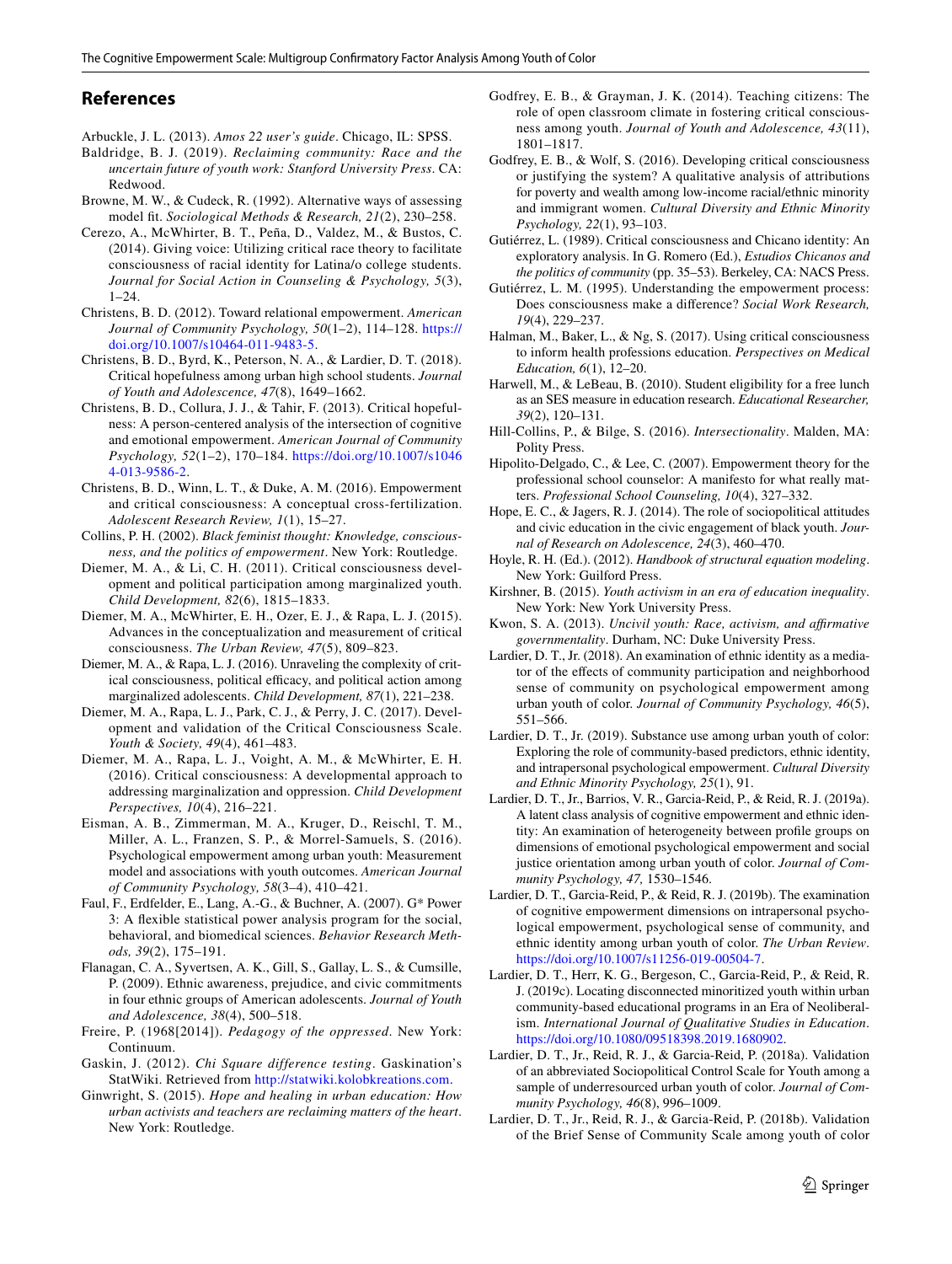from an underserved urban community. *Journal of community psychology, 46*(8), 1062–1074.

- <span id="page-13-24"></span>Little, R. J., & Rubin, D. B. (2014). *Statistical analysis with missing data*. New York: Wiley.
- <span id="page-13-25"></span>McGinniss, J., & Harel, O. (2016). Multiple imputation in three or more stages. *Journal of Statistical Planning and Inference, 176,* 33–51. [https://doi.org/10.1016/j.jspi.2016.04.001.](https://doi.org/10.1016/j.jspi.2016.04.001)
- <span id="page-13-22"></span>McMillan, D. W., & Chavis, D. M. (1986). Sense of community: A defnition and theory. *Journal of Community Psychology, 14,* 6–23.<https://doi.org/10.1002/1520-6629>.
- <span id="page-13-14"></span>McWhirter, E. H., & McWhirter, B. T. (2016). Critical consciousness and vocational development among Latina/o high school youth: Initial development and testing of a measure. *Journal of Career Assessment, 24*(3), 543–558.
- <span id="page-13-15"></span>Miguel, M. C., Ornelas, J. H., & Maroco, J. P. (2015). Defning psychological empowerment construct: Analysis of three empowerment scales. *Journal of Community Psychology, 43*(7), 900–919.
- <span id="page-13-19"></span>Nulty, D. D. (2008). The adequacy of response rates to online and paper surveys: what can be done? *Assessment & Evaluation in Higher Education, 33*(3), 301–314.
- <span id="page-13-30"></span>Opara, I., Rivera Rodas, E. I., Lardier, D. T., Garcia-Reid, P., & Reid, R. J. (2019). Validation of the abbreviated Socio-Political Control Scale for Youth (SPCS-Y) Among Urban Girls of Color. *Child and Adolescent Social Work Journal*. [https://doi.](https://doi.org/10.1007/s10560-019-00624-9) [org/10.1007/s10560-019-00624-9.](https://doi.org/10.1007/s10560-019-00624-9)
- <span id="page-13-8"></span>Perkins, D. D., & Zimmerman, M. A. (1995). Empowerment theory, research, and application. *American Journal of Community Psychology, 23*(5), 569–579.
- <span id="page-13-3"></span>Peterson, N. A. (2014). Empowerment theory: Clarifying the nature of higher-order multidimensional constructs. *American Journal of Community Psychology, 53*(1–2), 96–108. [https://doi.](https://doi.org/10.1007/s10464-013-9624-0) [org/10.1007/s10464-013-9624-0](https://doi.org/10.1007/s10464-013-9624-0).
- <span id="page-13-4"></span>Peterson, N. A., Hamme Peterson, C., & Speer, P. W. (2002). Cognitive empowerment of African Americans and caucasians: Differences in understandings of power, political functioning, and shaping ideology. *Journal of Black Studies, 32*(3), 336–351. <https://doi.org/10.1177/002193470203200304>.
- <span id="page-13-20"></span>Peterson, N. A., Lowe, J. B., Hughey, J., Reid, R. J., Zimmerman, M. A., & Speer, P. W. (2006). Measuring the intrapersonal component of psychological empowerment: Confrmatory factor analysis of the sociopolitical control scale. *American Journal of Community Psychology, 38*(3–4), 287–297. [https://doi.](https://doi.org/10.1007/s10464-006-9070-3) [org/10.1007/s10464-006-9070-3](https://doi.org/10.1007/s10464-006-9070-3).
- <span id="page-13-21"></span>Peterson, N. A., Peterson, C. H., Agre, L., Christens, B. D., & Morton, C. M. (2011). Measuring youth empowerment: Validation of a sociopolitical control scale for youth in an urban community context. *Journal of Community Psychology, 39*(5), 592–605.<https://doi.org/10.1002/jcop.20456>.
- <span id="page-13-23"></span>Peterson, N. A., Speer, P. W., & McMillan, D. W. (2008). Validation of a brief sense of community scale: Confrmation of the principal theory of sense of community. *Journal of Community Psychology, 36*(1), 61–73. [https://doi.org/10.1002/jcop.20217.](https://doi.org/10.1002/jcop.20217)
- <span id="page-13-26"></span>Peterson, N. A., Speer, P. W., Peterson, C. H., Powell, K. G., Treitler, P., & Wang, Y. (2017). Importance of auxiliary theories in research on university-community partnerships: The example of psychological sense of community. *Collaborations: A Journal of Community-Based Research and Practice, 1*(1), 5.
- <span id="page-13-13"></span>Ramos-Zayas, A. Y. (2003). *National performances: The politics of class, race, and space in Puerto Rican Chicago*. Chicago: University of Chicago Press.
- <span id="page-13-0"></span>Rappaport, J. (1987). Terms of empowerment/exemplars of prevention: Toward a theory for community psychology. *American Journal of Community Psychology, 15,* 121–148. [https://doi.](https://doi.org/10.1007/bf00919275) [org/10.1007/bf00919275](https://doi.org/10.1007/bf00919275).
- <span id="page-13-1"></span>Rappaport, J., Rappaport, J., Swift, C., & Hess, R. (1984). Studies in empowerment: Introduction to the issue. *Studies in Empowerment: Steps Toward Understanding and Action, 3,* 1.
- <span id="page-13-5"></span>Rodrigues, M., Menezes, I., & Ferreira, P. D. (2018). Validating the formative nature of psychological empowerment construct: Testing cognitive, emotional, behavioral, and relational empowerment components. *Journal of Community Psychology, 46*(1), 58–78.
- <span id="page-13-16"></span>Sellers, R. M., Chavous, T. M., & Cooke, D. Y. (1998). Racial ideology and racial centrality as predictors of African American college students' academic performance. *Journal of Black Psychology, 24*(1), 8–27.
- <span id="page-13-9"></span>Speer, P. W. (2000). Intrapersonal and interactional empowerment: Implications for theory. *Journal of Community Psychology, 28,* 51–61. [https://doi.org/10.1002/\(sici\)1520-6629\(20000](https://doi.org/10.1002/(sici)1520-6629(200001)28:1%3c51:aid-jcop6%3e3.0.co;2-6) [1\)28:1%3c51:aid-jcop6%3e3.0.co;2-6](https://doi.org/10.1002/(sici)1520-6629(200001)28:1%3c51:aid-jcop6%3e3.0.co;2-6).
- <span id="page-13-2"></span>Speer, P. W., & Hughey, J. (1995). Community organizing: An ecological route to empowerment and power. *American Journal of Community Psychology, 23*(5), 729–748. [https://doi.](https://doi.org/10.1007/bf02506989) [org/10.1007/bf02506989](https://doi.org/10.1007/bf02506989).
- <span id="page-13-6"></span>Speer, P. W., & Peterson, N. A. (2000). Psychometric properties of an empowerment scale: Testing cognitive, emotional, and behavioral domains. *Social Work Research, 24*(2), 109–118. [https://](https://doi.org/10.1093/swr/24.2.109) [doi.org/10.1093/swr/24.2.109.](https://doi.org/10.1093/swr/24.2.109)
- <span id="page-13-7"></span>Speer, P. W., Peterson, N. A., Christens, B. D., & Reid, R. J. (2019). Youth cognitive empowerment: Development and evaluation of an instrument. *American Journal of Community Psychology, 64*(3–4), 528–540.
- <span id="page-13-29"></span>Stepick, A., & Stepick, C. D. (2002). Becoming American, constructing ethnicity: Immigrant youth and civic engagement. *Applied Developmental Science, 6*(4), 246–257.
- <span id="page-13-12"></span>Thomas, A. J., Barrie, R., Brunner, J., Clawson, A., Hewitt, A., Jeremie-Brink, G., & Rowe-Johnson, M. (2014). Assessing critical consciousness in youth and young adults. *Journal of Research on Adolescence, 24*(3), 485–496.
- <span id="page-13-17"></span>United States Census Bureau. (2015). Quick Facts: United States. Retrieved from [http://www.census.gov/quickfacts/table/PST04](http://www.census.gov/quickfacts/table/PST045215/00%2c36%2c34) [5215/00,36,34](http://www.census.gov/quickfacts/table/PST045215/00%2c36%2c34).
- <span id="page-13-18"></span>U.S. Department of Education Office of Civil Rights. (2016). 2013– *2014 Civil rights data collection: A frst look. Key data highlights on equity and opportunity gaps in our nation's public schools*. Washington, D.C.: U.S. Department of Education
- <span id="page-13-28"></span>Walker, D. A., & Smith, T. J. (2016). Computing robust, bootstrapadjusted ft indices for use with nonnormal data. *Measurement and Evaluation in Counseling and Development, Online First*. [https://doi.org/10.1177/0748175616671365.](https://doi.org/10.1177/0748175616671365)
- <span id="page-13-31"></span>Wallerstein, N., Duran, B., Oetzel, J. G., & Minkler, M. (2017). *Community-based participatory research for health: Advancing social and health equity*. New York: Wiley.
- <span id="page-13-10"></span>Watts, R. J., Diemer, M. A., & Voight, A. M. (2011). Critical consciousness: Current status and future directions. In C. A. Flanagan & B. D. Christens (Eds.), *New directions for child and adolescent development* (pp. 43–57). San Francisco: Jossey-Bass.
- <span id="page-13-11"></span>Watts, R. J., & Hipolito-Delgado, C. P. (2015). Thinking ourselves to liberation?: Advancing sociopolitical action in critical consciousness. *The Urban Review, 47*(5), 847–867.
- <span id="page-13-27"></span>West, S. G., Taylor, A. B., & Wei, W. (2012). Model ft and model selection in structural equation modeling. In R. H. Hoyle (Ed.), *Handbook of structural equation modeling* (pp. 209–231). New York: Guilford Press.
- <span id="page-13-32"></span>White, V. M., Hill, D. J., & Efendi, Y. (2004). How does active parental consent infuence the fndings of drug-use surveys in schools? *Evaluation Review, 28*(3), 246–260.